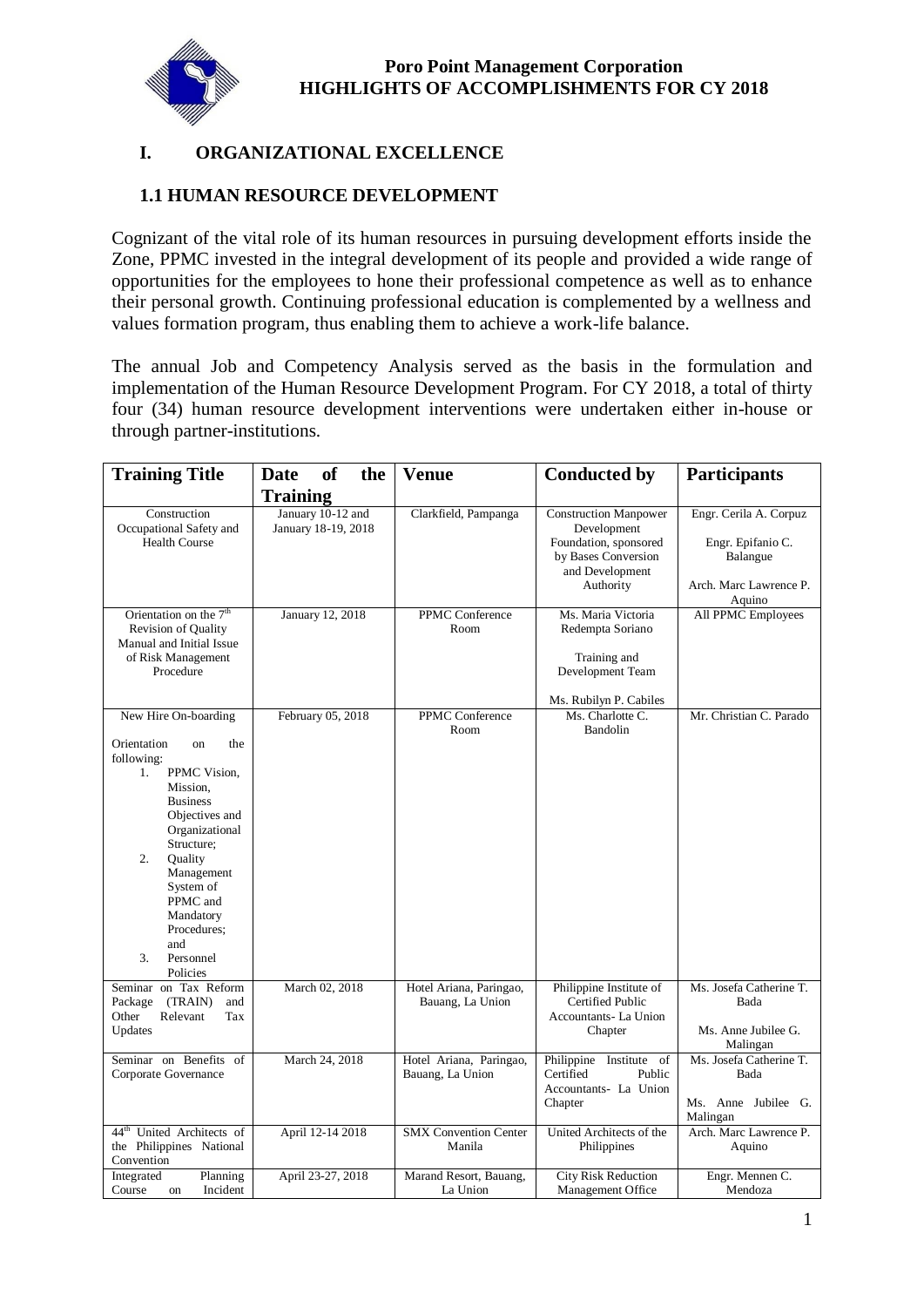| <b>Command System</b>                                                        |                  |                                                 |                                                      | Mr. Harry Jose J.                            |
|------------------------------------------------------------------------------|------------------|-------------------------------------------------|------------------------------------------------------|----------------------------------------------|
|                                                                              |                  |                                                 |                                                      | Gatchalian                                   |
| New Hire On-boarding                                                         | May 02, 2018     | PPMC Conference<br>Room                         | Ms. Charlotte C.<br>Bandolin                         | Mr. Dennis M. Laroya                         |
| Orientation<br>the<br>on<br>following:                                       |                  |                                                 |                                                      |                                              |
| PPMC Vision,<br>1.<br>Mission,                                               |                  |                                                 |                                                      |                                              |
| <b>Business</b>                                                              |                  |                                                 |                                                      |                                              |
| Objectives and<br>Organizational                                             |                  |                                                 |                                                      |                                              |
| Structure;<br>2.<br>Quality                                                  |                  |                                                 |                                                      |                                              |
| Management                                                                   |                  |                                                 |                                                      |                                              |
| System of<br>PPMC and                                                        |                  |                                                 |                                                      |                                              |
| Mandatory<br>Procedures;                                                     |                  |                                                 |                                                      |                                              |
| and                                                                          |                  |                                                 |                                                      |                                              |
| 3.<br>Personnel<br>Policies                                                  |                  |                                                 |                                                      |                                              |
| Third Level of Incident<br>Management<br>Course,<br>entitled Position Course | May 7-11, 2018   | Dagupan Village Hotel,<br>Pangasinan            | Office of Civil Defense<br>Regional Office 1         | Engr. Mennen C.<br>Mendoza                   |
|                                                                              |                  |                                                 |                                                      | Mr.<br>Harry<br>Jose<br>J.<br>Gatchalian     |
| Training on the Use of the<br>Revised<br>Agency                              | May 17-18, 2018  | Lancaster Hotel,<br>Mandaluyong                 | Government<br>Procurement Policy                     | Ms. Karie B. Gongora                         |
| Procurement Compliance                                                       |                  |                                                 | Board-Technical                                      | Ms. Charlotte C.                             |
| Performance<br>and<br>Indicators                                             |                  |                                                 | Support Office                                       | Bandolin                                     |
| 12 <sup>th</sup> People Management<br>Association<br>οf<br>the               | May 24-26, 2018  | Venus Viewpark Hotel,<br>Kisad Road, Baguio     | PMAP-Baguio Chapter                                  | Ms. Maria Victoria<br>Redempta De Guzman-    |
| Philippines<br>(PMAP)<br>Luzon Summit with a                                 |                  | City                                            |                                                      | Soriano                                      |
| "Navigating<br>theme.                                                        |                  |                                                 |                                                      | Ms. Charlotte C.                             |
| Change: The Knowledge<br>Revolution"                                         |                  |                                                 |                                                      | Bandolin                                     |
| Family Day and Team<br><b>Building Activities</b>                            | June 01, 2018    | Puerto de San Juan, San<br>Juan, La Union       | Poro Point Management<br>Corporation                 | Ms. Michelle A. Subala<br>All PPMC Employees |
| News and Feature Writing<br>for Communications Staff                         | June 08, 2018    | Clark, Pampanga                                 | <b>Bases Conversion and</b><br>Development Authority | Ms. Lastina L. Baguya                        |
| of Bases Conversion and                                                      |                  |                                                 |                                                      | Ms. Arlyn P. Tan                             |
| Development<br>Authority<br>and its Subsidiaries                             |                  |                                                 |                                                      | Ms. Felynel L. Mariano                       |
| Standard First Aid and<br>Basic Life Support (BLS)                           | June 18-21, 2018 | San Fernando Airport,<br>San Fernando, La Union | Philippine Red Cross                                 | Ms. Josefa Catherine T.<br>Bada              |
| with Automated External                                                      |                  |                                                 |                                                      | Engr. Mennen C.                              |
| Defibrillator<br>(AED)<br>Course                                             |                  |                                                 |                                                      | Mendoza<br>Mr. Allan L. Pacio                |
|                                                                              |                  |                                                 |                                                      | Mr. Roberto J. Opido                         |
|                                                                              |                  |                                                 |                                                      | Mr. Edwin O.<br>Villanueva                   |
|                                                                              |                  |                                                 |                                                      | Mr. Anthony C. Hidalgo                       |
|                                                                              |                  |                                                 |                                                      | Mr. Rogelio C. Petran                        |
|                                                                              |                  |                                                 |                                                      | Mr. Ernie B. Dulay                           |
|                                                                              |                  |                                                 |                                                      | Mr. Nelson M. Flores                         |
|                                                                              |                  |                                                 |                                                      | Mr. Greg I. Mabutas                          |
|                                                                              |                  |                                                 |                                                      | Mr. Michael A. Tangalin                      |
|                                                                              |                  |                                                 |                                                      | Mr. Ronnel G. Garcia                         |
|                                                                              |                  |                                                 |                                                      | Mr. Dennis Laroya                            |
|                                                                              |                  |                                                 |                                                      | Engr. Epifanio C.<br>Balangue                |
|                                                                              |                  |                                                 |                                                      | Mr. Antonio D. Marquez                       |
|                                                                              |                  |                                                 |                                                      | Mr. Edgardo P. Pacio                         |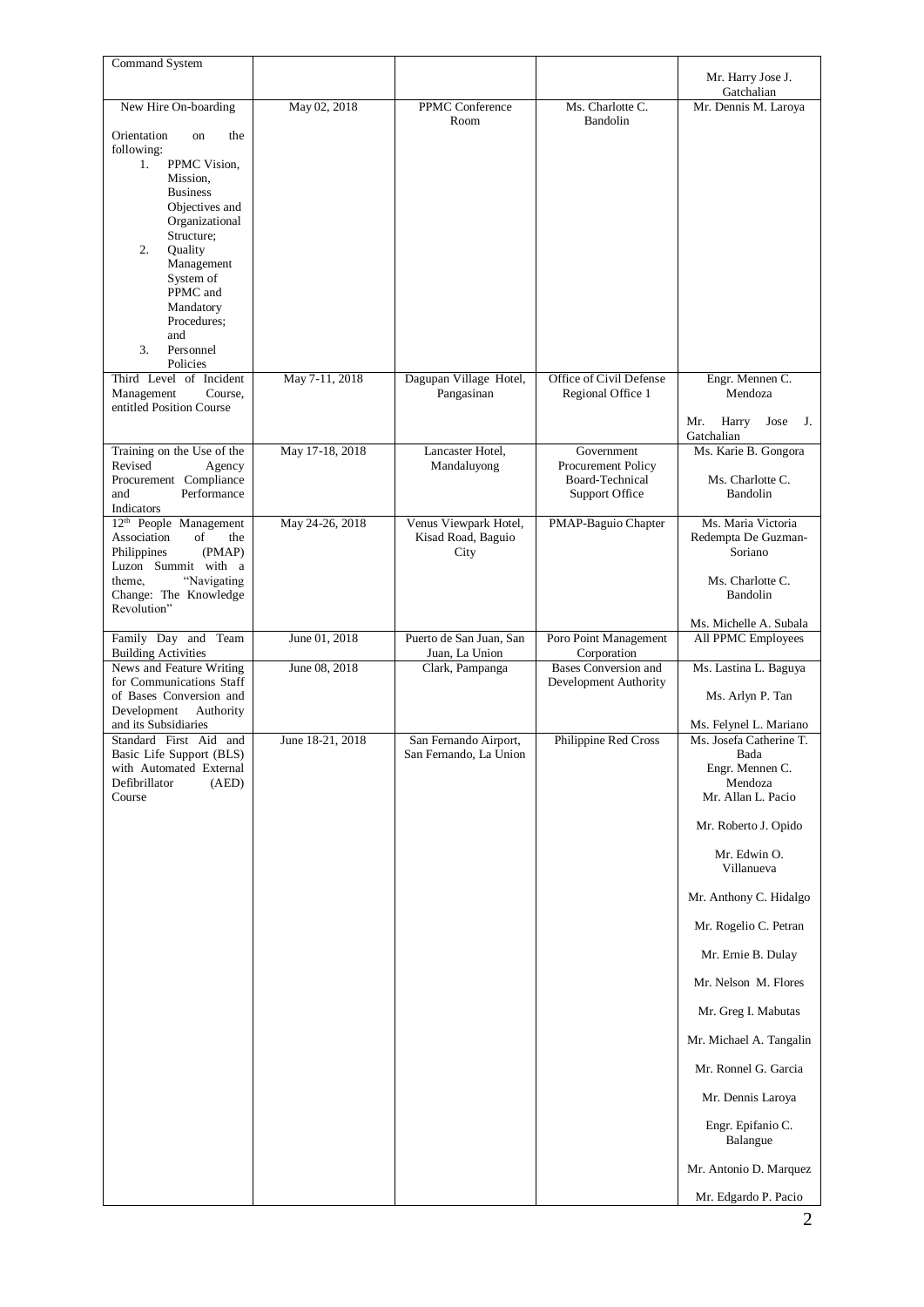|                                                |                    |                                                            |                                                 | Ms. Joanne P. Macagba                   |
|------------------------------------------------|--------------------|------------------------------------------------------------|-------------------------------------------------|-----------------------------------------|
|                                                |                    |                                                            |                                                 | Mr. Harry Jose J.<br>Gatchalian         |
|                                                |                    |                                                            |                                                 | Mr. Florante E. Panit                   |
|                                                |                    |                                                            |                                                 | Mr. John Roel B.<br>Deluyas             |
|                                                |                    |                                                            |                                                 | Mr. Geyron B. Peralta                   |
|                                                |                    |                                                            |                                                 | Ms. Michelle A. Subala                  |
|                                                |                    |                                                            |                                                 | Mr. Noel Y. Ronquillo                   |
| Safety<br>Management<br><b>System Course</b>   | June 25-29, 2018   | Civil Aviation Training<br>Center, Merville Access         | Civil Aviation Training<br>Center               | Mr. John Roel B.<br>Deluyas             |
|                                                |                    | Road, South Super<br>Highway, Pasay City                   |                                                 | Mr. Ronnel G. Garcia                    |
|                                                |                    |                                                            |                                                 | Mr. Dennis M. Laroya                    |
|                                                |                    |                                                            |                                                 | Mr. Geyron B. Perlata                   |
|                                                |                    |                                                            |                                                 | Mr. Edwin O.<br>Villanueva              |
| Fraud<br>Seminar<br>on                         | September 30, 2018 | Oikumene Chapel,                                           | Philippine Institute of                         | Ms. Josefa Catherine T.                 |
| Detection, Analysis and<br>Prevention          |                    | Union Christian College,<br>San Fernando City, La<br>Union | Certified Public<br>Accountants La Union        | Bada<br>Ms. Anne Jubilee G.<br>Malingan |
| Event<br>Learning<br>on                        | September 30, 2018 | Thunderbird Hotels and                                     | Chapter<br>Liv Media                            | Ms. Maria Victoria                      |
| Investment and Financial<br>Planning           |                    | Resorts                                                    |                                                 | Redempta De Guzman-<br>Soriano          |
|                                                |                    |                                                            |                                                 | Engr. Cerila A. Corpuz                  |
|                                                |                    |                                                            |                                                 | Ms. Eliza M.<br>Maconocido              |
| Seminar on Responsible                         | September 29, 2018 | Oikumene Chapel,                                           | Philippine Institute of                         | Ms. Josefa Catherine T.                 |
| Social Networking for<br>Accountants           |                    | Union Christian College,<br>San Fernando City, La          | <b>Certified Public</b><br>Accountants La Union | Bada<br>Ms. Anne Jubilee G.             |
| Training<br>on<br>Managing                     | September 07, 2018 | Union<br><b>Rosebowl Steakhouse</b>                        | Chapter<br>People Management                    | Malingan<br>Ms. Maria Victoria          |
| Millenials : Maximizing<br>Productivity<br>and |                    | and Restaurant,<br>Paringao, Bauang, La                    | Association of the<br>Philippines- La Union     | Redempta De Guzman-<br>Soriano          |
| Engagement                                     |                    | Union                                                      | Chapter                                         | Ms. Josefa Catherine T.<br>Bada         |
|                                                |                    |                                                            |                                                 | Engr. Cerila A. Corpuz                  |
|                                                |                    |                                                            |                                                 | Ms. Rubilyn P. Cabiles                  |
|                                                |                    |                                                            |                                                 | Ms. Eliza M.<br>Maconocido              |
|                                                |                    |                                                            |                                                 | Ms. Karie B. Gongora                    |
|                                                |                    |                                                            |                                                 | Arch. Marc Lawrence P.<br>Aquino        |
|                                                |                    |                                                            |                                                 | Ms. Lastina L. Baguya                   |
|                                                |                    |                                                            |                                                 | Mr. Inigo T. Balagot                    |
|                                                |                    |                                                            |                                                 | Ms. Charlotte C.<br>Bandolin            |
|                                                |                    |                                                            |                                                 | Ms. Mary Jane B. Carlos                 |
|                                                |                    |                                                            |                                                 | Mr. Carlo S. Escalona                   |
|                                                |                    |                                                            |                                                 | Mr. Anthony C.Hidalgo                   |
|                                                |                    |                                                            |                                                 | Mr. George Victor S.<br>Pasig           |
|                                                |                    |                                                            |                                                 | Mr. Allan L. Pacio                      |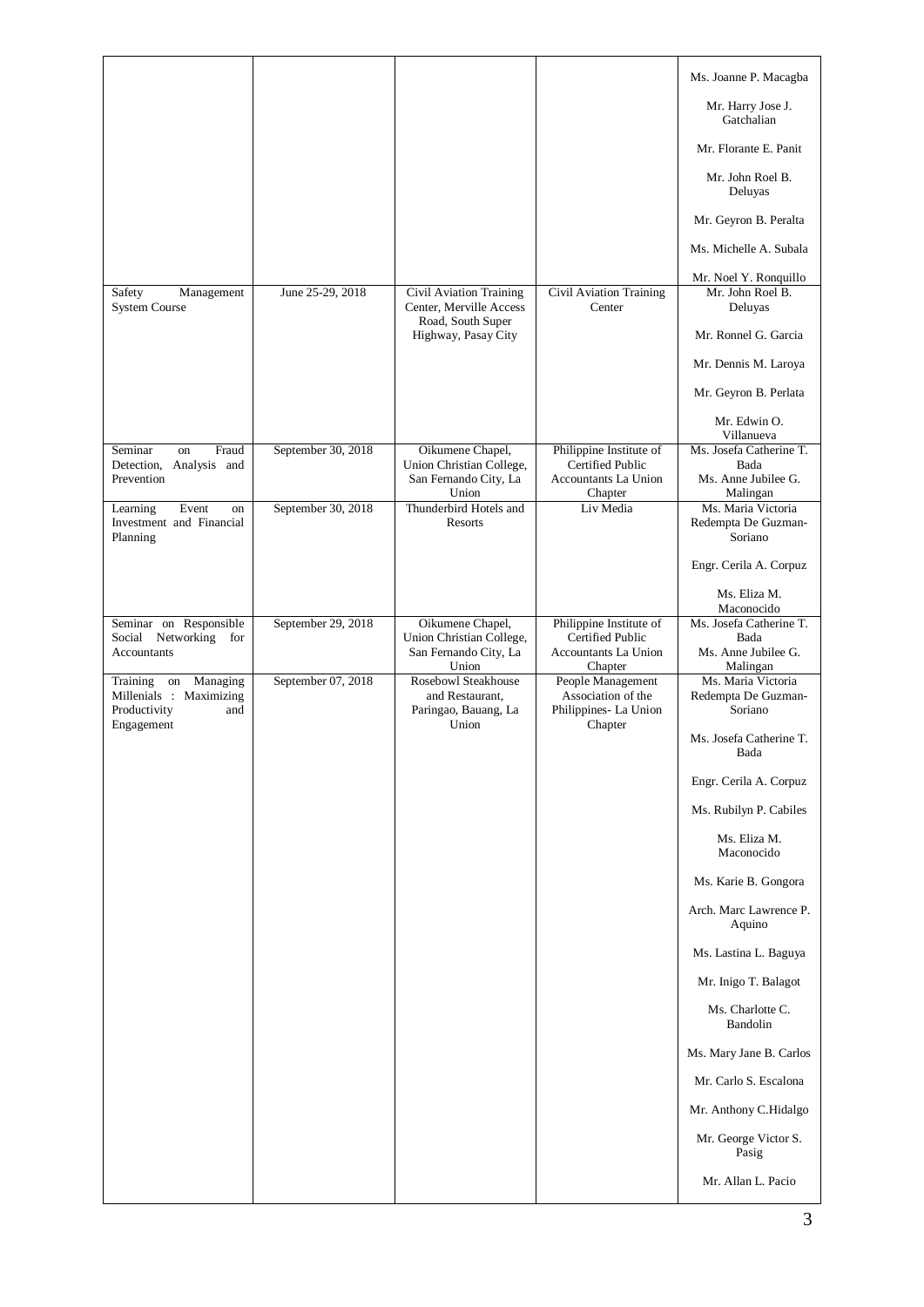|                                                                               |                      |                                                  |                                                        | Ms. Joanne P. Macagba              |
|-------------------------------------------------------------------------------|----------------------|--------------------------------------------------|--------------------------------------------------------|------------------------------------|
|                                                                               |                      |                                                  |                                                        | Ms. Michelle A. Subala             |
|                                                                               |                      |                                                  |                                                        | Mr. Jay-R Heinrick A.<br>Valencia  |
|                                                                               |                      |                                                  |                                                        | Mr. Ronel P. Hullana               |
|                                                                               |                      |                                                  |                                                        | Mr. Florante E. Panit              |
|                                                                               |                      |                                                  |                                                        | Mr. Geyron B. Peralta              |
| Incident<br>4 <sup>th</sup><br>Level of<br>Management<br>Course               | July 08-13, 2018     | <b>City Risk Reduction</b><br>Management Office, | Office of Civil Defense<br>Regional Office 1           | Engr. Mennen C.<br>Mendoza         |
| $\boldsymbol{\varsigma} \, \boldsymbol{\varsigma}$<br>entitled.<br>All Hazard |                      | City of San Fernando,                            |                                                        |                                    |
| Incident<br>Management<br>Training"                                           |                      | La Union                                         |                                                        | Mr. Harry Jose J.<br>Gatchalian    |
| Orientation on the new                                                        | July 23, 2018        | PPMC Conference                                  | <b>ISO Core Team Training</b>                          | All PPMC Employees                 |
| revision of the Citizen's<br>Charter                                          |                      | Room                                             | and Development Team                                   |                                    |
| Upgrading writing<br>and                                                      | July 24-25, 2018     | Ateneo de Manila                                 | Ateneo de Manila                                       | Ms. Arlyn P. Tan                   |
| Speaking Skills to Thrive<br>in the Workplace                                 |                      | University Graduate<br>School of Business,       | University Graduate<br><b>School of Business</b>       |                                    |
|                                                                               |                      | Clark Special Economic                           |                                                        |                                    |
|                                                                               |                      | Zone, Clark Field,<br>Pampanga                   |                                                        |                                    |
| on Notes<br>Seminar<br>to                                                     | October 06, 2018     | Union Christian College,                         | Philippine Institute of                                | Ms. Josefa Catherine T.            |
| <b>Financial Statements</b>                                                   |                      | San Fernando, La Union                           | Certified Public                                       | Bada                               |
|                                                                               |                      |                                                  | <b>Accountants La Union</b><br>Chapter                 | Ms. Anne Jubilee G.<br>Malingan    |
| Seminar on Ethics and                                                         | October 07, 2018     | Union Christian College,                         | Philippine Institute of                                | Ms. Josefa Catherine T.            |
| Good Governance                                                               |                      | San Fernando, La Union                           | <b>Certified Public</b><br><b>Accountants La Union</b> | Bada<br>Ms. Anne Jubilee G.        |
|                                                                               |                      |                                                  | Chapter                                                | Malingan                           |
| Promotions<br>Investment<br>Group of<br>Region 1                              | October 16-17, 2018  | Puerto de San Juan, San<br>Juan, La Union        | <b>Board of Investments</b>                            | Ms. Josefa Catherine T.<br>Bada    |
| Strategic<br>Planning<br>Workshop cum Training                                |                      |                                                  |                                                        | Ms. Eliza M.                       |
|                                                                               |                      |                                                  |                                                        | Maconocido                         |
| Promotion<br>Investment<br>Agencies'<br>Gender and                            | October 19-20, 2018  | Camp John Hay, Baguio<br>City                    | <b>Board of Investments</b>                            | Ms. Lastina L. Baguya              |
| Development<br>(GAD)                                                          |                      |                                                  |                                                        | Ms. Charlotte B. Colcol            |
| Advocacy Forum: Best                                                          |                      |                                                  |                                                        |                                    |
| Practices and Advocacy<br>Sharing                                             |                      |                                                  |                                                        |                                    |
| PPMC's<br>Charter                                                             | October 24, 2018     | PPMC Conference                                  | Ms. Arlyn P. Tan                                       | <b>All PPMC Employees</b>          |
| Strategy<br>Statement and<br>Map                                              |                      | Room                                             | Corporate Planning<br>officer                          |                                    |
| and<br>7S in the Workplace                                                    |                      | VIP Lounge, San<br>Fernando Airport              | Ms. Charlotte C.                                       |                                    |
|                                                                               |                      |                                                  | Bandolin                                               |                                    |
|                                                                               | October 29-31, 2018  | <b>SMX</b> Convention                            | HR Officer                                             |                                    |
| 44 <sup>th</sup> Philippine Institute of<br>Civil Engineers (PICE)            |                      | Center, Seashell Lane,                           | Philippine Institute of<br>Civil Engineers             | Engr. Cerila A. Corpuz             |
| National Convention and                                                       |                      | Mall of Asia Complex,                            |                                                        | Engr. Mennen C.                    |
| <b>Technical Conference</b><br>Recurrency Training for                        | November 05-09, 2018 | Pasay City<br>VIP Lounge, San                    | Civil Aviation Training                                | Mendoza<br>Ms. Josefa Catherine T. |
| Aviation<br>Security<br>Personnel                                             |                      | Fernando Airport                                 | Center                                                 | Bada                               |
|                                                                               |                      |                                                  |                                                        | Mr. Ernie B. Dulay                 |
|                                                                               |                      |                                                  |                                                        | Mr. Nelson M. Flores               |
|                                                                               |                      |                                                  |                                                        | Mr. Ronnel G. Garcia               |
|                                                                               |                      |                                                  |                                                        | Mr. Anthony C. Hidalgo             |
|                                                                               |                      |                                                  |                                                        | Mr. Dennis M. Laroya               |
|                                                                               |                      |                                                  |                                                        | Mr. Greg I. Mabutas                |
|                                                                               |                      |                                                  |                                                        | Engr. Mennen C.<br>Mendoza         |
|                                                                               |                      |                                                  |                                                        | Mr. Roberto J. Opido               |
|                                                                               |                      |                                                  |                                                        | Mr. Allan L. Pacio                 |
|                                                                               |                      |                                                  |                                                        | Mr. Rogelio E. Petran              |
|                                                                               |                      |                                                  |                                                        |                                    |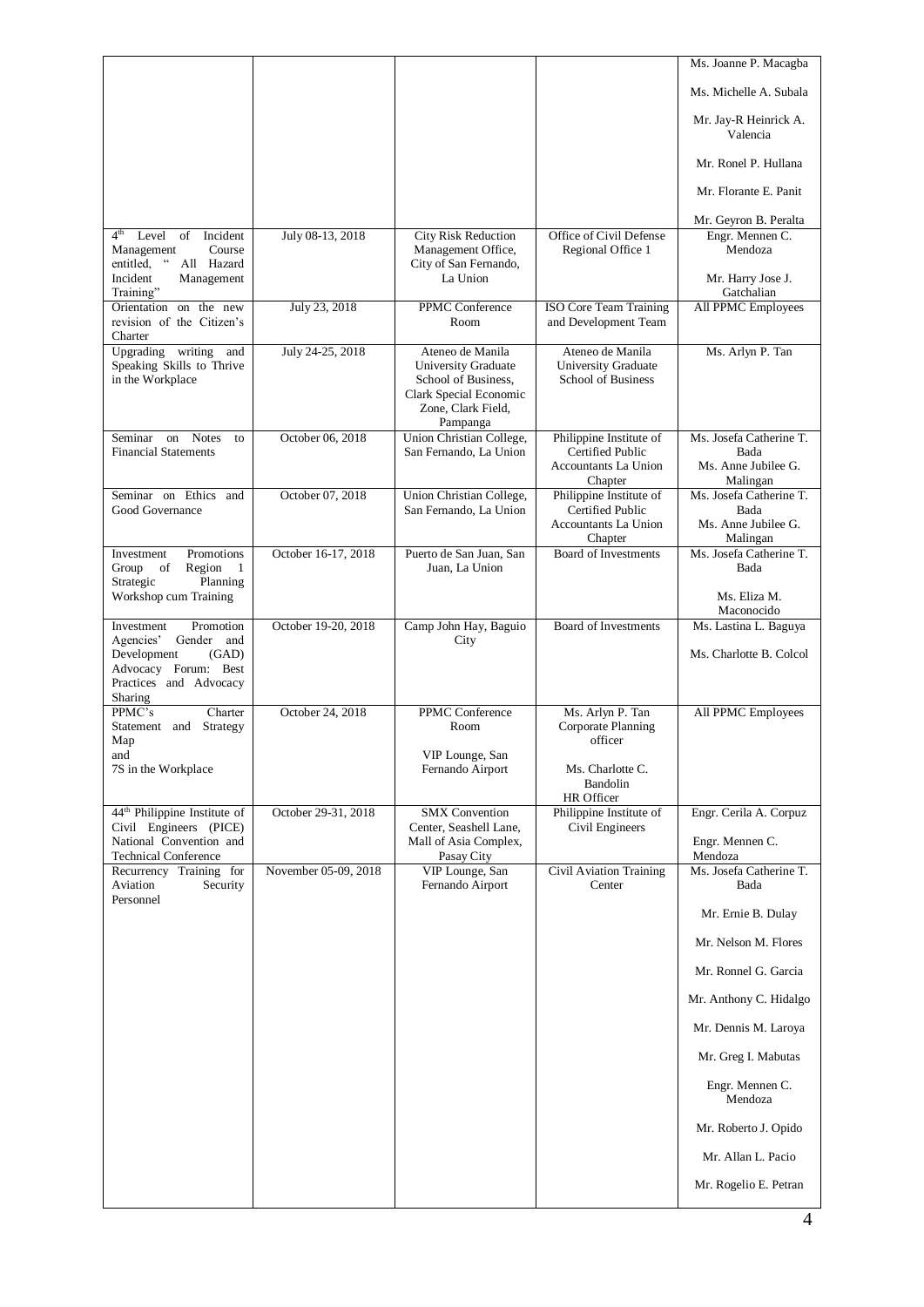|                                                                            |                                           |                         |                                                               | Mr. Michael H. Tagalog                               |
|----------------------------------------------------------------------------|-------------------------------------------|-------------------------|---------------------------------------------------------------|------------------------------------------------------|
|                                                                            |                                           |                         |                                                               | Mr. Michael A. Tangalin                              |
|                                                                            |                                           |                         |                                                               | Mr. Edwin O.<br>Villanueva                           |
|                                                                            |                                           |                         |                                                               | Mr. John Roel B.<br>Deluyas                          |
|                                                                            |                                           |                         |                                                               | Mr. Harry Jose J.<br>Gatchalian                      |
|                                                                            |                                           |                         |                                                               | Mr. Ronel P. Hullana                                 |
|                                                                            |                                           |                         |                                                               | Ms. Joanne P. Macagba                                |
|                                                                            |                                           |                         |                                                               | Mr. Florante E. Panit                                |
|                                                                            |                                           |                         |                                                               | Mr. Geyron B. Peralta                                |
|                                                                            |                                           |                         |                                                               | Ms. Michelle A. Subala                               |
| Training on Government<br>Procurement Reform Act<br>(RA 9184) and Its 2016 | October 29, 2018 and<br>November 12, 2018 | PPMC Conference<br>Room | Department of Budget<br>and Development-<br>Regional Office 1 | Ms. Maria Victoria<br>Redempta De Guzman-<br>Soriano |
| Revised<br>Implementing<br>Rules and regulations                           |                                           |                         |                                                               | Atty. Marlou P. Pacleb                               |
|                                                                            |                                           |                         |                                                               | Ms. Eliza M.<br>Maconocido                           |
|                                                                            |                                           |                         |                                                               | Ms. Mary Jane B. Carlos                              |
|                                                                            |                                           |                         |                                                               | Mr. Franklin C. Villareal                            |
|                                                                            |                                           |                         |                                                               | Arch. Marc Lawrence P.<br>Aquino                     |
|                                                                            |                                           |                         |                                                               | Ms. Josefa Catherine T.<br>Bada                      |
|                                                                            |                                           |                         |                                                               | Engr. Saturnino l.<br>Buccat, Jr.                    |
|                                                                            |                                           |                         |                                                               | Mr. Anthony C. Hidalgo                               |
|                                                                            |                                           |                         |                                                               | Mr. Ronel P. Hullana                                 |
|                                                                            |                                           |                         |                                                               | Ms. Karie B. Gongora                                 |
|                                                                            |                                           |                         |                                                               | Mr. Carlo S. Escalona                                |
|                                                                            |                                           |                         |                                                               | Ms. Charlotte C.<br>Bandolin                         |
|                                                                            |                                           |                         |                                                               | Mr. Inigo T. Balagot                                 |
|                                                                            |                                           |                         |                                                               | Mr. Joselito V. Galvez                               |
|                                                                            |                                           |                         |                                                               | Ms. Lastina L. Baguya                                |
|                                                                            |                                           |                         |                                                               | Engr. Epifanio C.<br>Balangue                        |
|                                                                            |                                           |                         |                                                               | Mr. Jaime Joseph E.<br>Bautista                      |
|                                                                            |                                           |                         |                                                               | Mr. Joel G. Caringal                                 |
|                                                                            |                                           |                         |                                                               | Mr. Rene J. Difuntorum                               |
|                                                                            |                                           |                         |                                                               | Mr. Harry Jose J.<br>Gatchalian                      |
|                                                                            |                                           |                         |                                                               | Ms. Joanne P. Macagba                                |
|                                                                            |                                           |                         |                                                               | Ms. Anne Jubilee G.<br>Malingan                      |
|                                                                            |                                           |                         |                                                               | Ms. Felynel L. Mariano                               |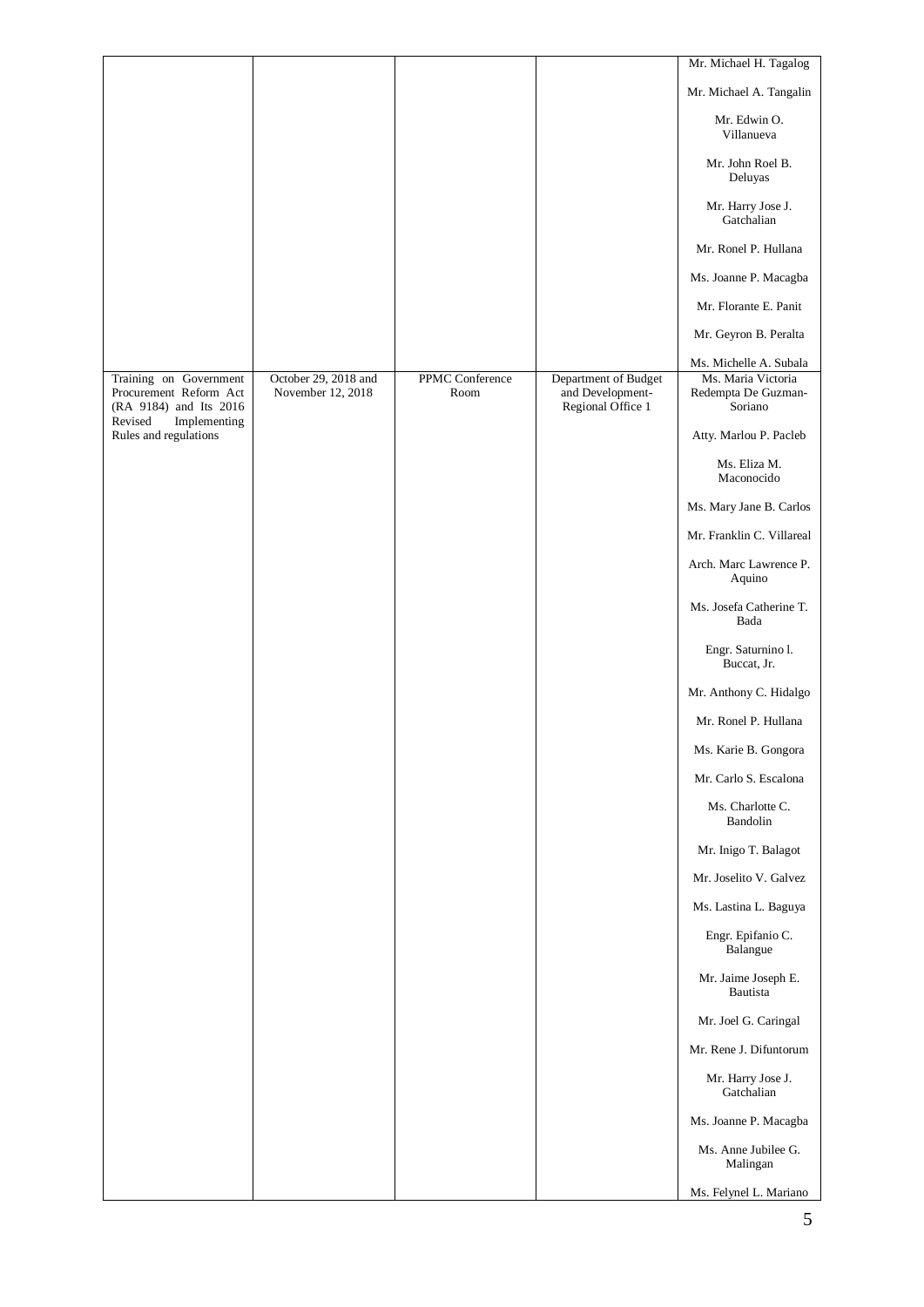|                                                                                                |                                            |                                                   |                                                       | Mr. Florante E. Panit             |
|------------------------------------------------------------------------------------------------|--------------------------------------------|---------------------------------------------------|-------------------------------------------------------|-----------------------------------|
|                                                                                                |                                            |                                                   |                                                       | Mr. George Victor S.<br>Pasig     |
|                                                                                                |                                            |                                                   |                                                       | Ms. Abigail Q. Peralta            |
|                                                                                                |                                            |                                                   |                                                       | Ms. Michelle A. Subala            |
|                                                                                                |                                            |                                                   |                                                       | Mr. Arlyn P. Tan                  |
|                                                                                                |                                            |                                                   |                                                       | Mr. Jay-R Heinrick A.<br>Velencia |
|                                                                                                |                                            |                                                   |                                                       | Engr. Cerila A. Corpuz            |
|                                                                                                |                                            |                                                   |                                                       | Ms. Rubilyn P. Cabiles            |
|                                                                                                |                                            |                                                   |                                                       | Ms. Lenima B. Judan               |
|                                                                                                |                                            |                                                   |                                                       | Engr. Mennen C.<br>Mendoza        |
| Administration<br>Leave<br>Course for Effectiveness<br>(LACE)                                  | November 13-14, 2018                       | Civil Service<br>Commission, Regional<br>Office 1 | Civil Service<br>Commission, Regional<br>Office No. 1 | Ms. Michelle A. Subala            |
| Training on Basic Internal<br>Control<br>Concepts<br>and<br>Internal<br>Auditing<br>Principles | November 14-16, 2018                       | Hotel Kimberly, Pedro<br>Gil St., Malate, Manila  | Associate of<br>Government Internal<br>Auditors, Inc. | Ms. Rubilyn P. Cabiles            |
| Sensitivity<br>Gender<br>Training                                                              | November 21, 2018 and<br>December 14, 2018 | <b>PPMC</b> Conference<br>Room                    | Civil Service<br>Commission                           | All PPMC Employees                |
| Course/Seminar<br>on<br>Supply<br>Property<br>and                                              | November 26-29, 2018                       | Commission on Audit,<br>Regional Office 1         | Commission on Audit                                   | Ms. Rubilyn P. Cabiles            |
| Management System                                                                              |                                            |                                                   |                                                       | Ms. Karie B. Gongora              |
|                                                                                                |                                            |                                                   |                                                       | Mr. Jay-R Heinrick A.<br>Valencia |

# 2.1 **ISO 9001:2015 CERTIFICATION**

Poro Point Management Corporation has been assessed by AJA Registrars, Inc. against the requirements of ISO 9001:2015. PPMC has been ISO 9001:2015 on December 18, 2018.

The scope of PPMC's registration is "Administration of the Poro Point Freeport Zone including Frontline Services, Core, and Support Processes"

## 2.2 **PERCENTAGE OF SATISFIED CUSTOMERS**

PPMC engaged the services of Saint Louis College to undertake the Stakeholder Satisfaction Survey.

91.18% of the total number of respondents representing the locators and accredited enterprises doing business inside the Poro Point Freeport Zone gave a Satisfactory and Very Satisfactory rating on the services provided by PPMC.

# **III. IMPROVED FINANCIAL PERFORMANCE**

## **3.1 TRANSFORMED PPMC TO A PROFITABLE GOCC**

PPMC yielded a Net Income for the 5<sup>th</sup> straight year in 2018. PPMC's 2018 net income of Php 16.82 is 46% higher than the 2017 net income of Php 11.53 million. As a result, the Retained Earnings balance has increased to Php 16.51 million which qualifies PPMC to declare and remit dividends for the second time to the National Government in the amount of Php 8.41 million.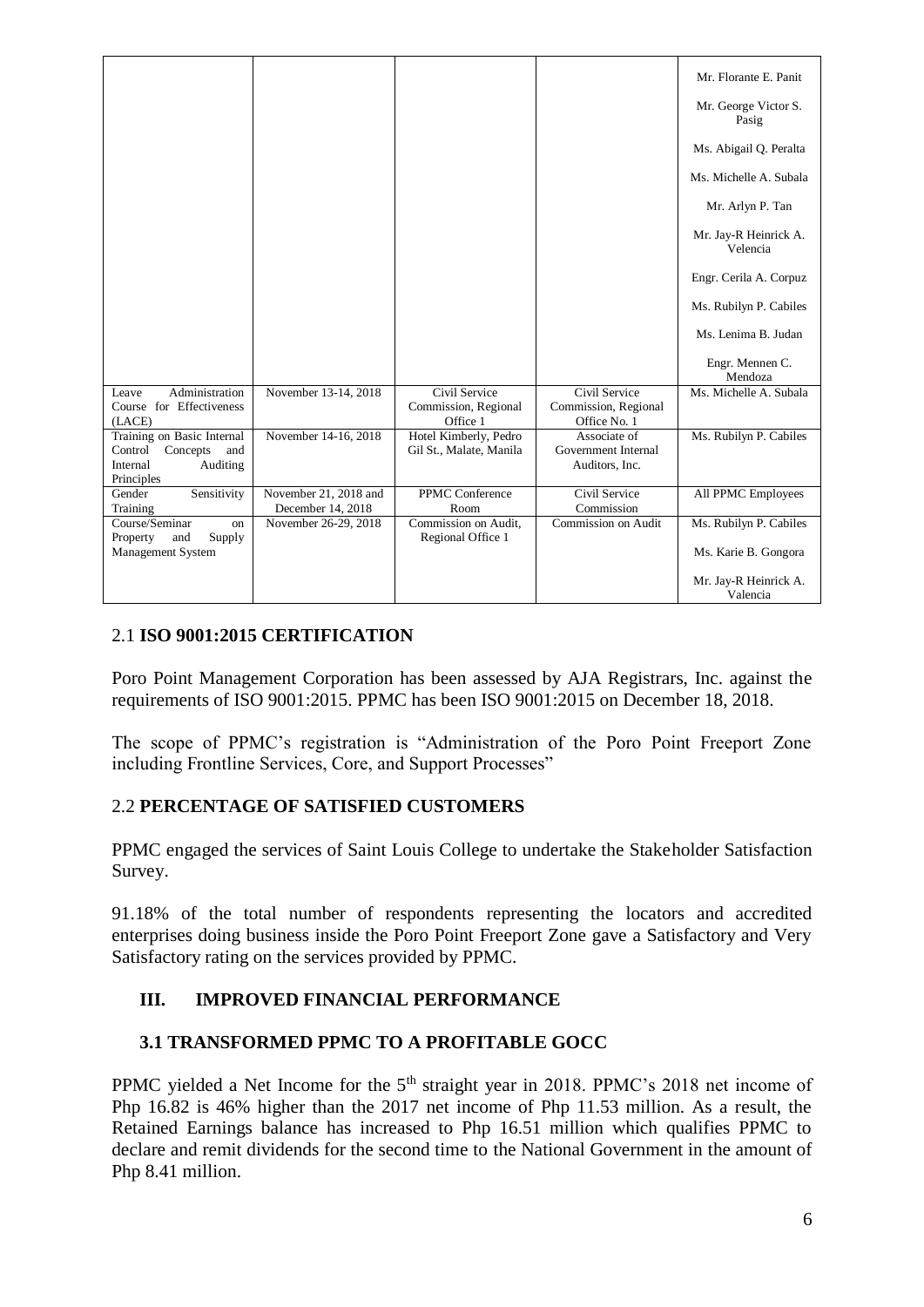### 3.2 **INCREASE IN REVENUES GENERATED FROM THE ZONE**

Total revenue from the Zone for 2018 has reached to Php 94.95 million which consists of leasable rentals, share in sub-lease, percentage share in the gross gaming revenue, airport fees, regulatory fees and miscellaneous income. PPMC remits the Zone revenues in full and booked as income by BCDA except for miscellaneous income and regulatory fees.

### **Revenues Generated (in PHP) Inside the Poro Point Freeport Zone Pursuant to Contracts**

| <b>Rentals</b>                                    | <b>CY 2018</b> |
|---------------------------------------------------|----------------|
| <b>SMART</b> Communications Inc.                  | 726,894.09     |
| Voice of America                                  | 8,169,150.00   |
| Poro Point Industrial Corporation                 | 11,570,625.00  |
| Leading Edge International Aviation Academy, Inc. | 3,202,418.59   |
| Thunderbird Pilipinas Hotels and Resorts, Inc.    | 21,638,122.99  |
| Poro Point Agro-Industrial Development Co., Inc.  | 726,000.00     |
| Lemon Hub by Sunsai                               | 72,000.00      |
| Omni Aviation Corporation                         | 116,577.53     |
| Adeline's House of Food and Beverage              | 128,000.00     |
| Poro Point Marine Enterprises Corporation         | 556,380.00     |
| JS Union Oils                                     | 366,000.00     |
| Alpha Aviation Group Phils. Inc.                  | 6,547,686.25   |
| Poro Exim Corporation                             | 1,120,581.00   |
| Philippine Airlines                               | 72,500.00      |
| Sub-total                                         | 55,012,935.45  |
| 3% Gaming Revenue                                 | 30,007,119.41  |
| 7.5% Share on Real Estate                         | 0.00           |
| <b>Airport Fees</b>                               | 6,448,296.14   |
| <b>Regulatory Fees</b>                            | 1,071,867.47   |
| Miscellaneous Income                              | 2,417,084.13   |
| Sub-total                                         | 39,944,367.15  |
| <b>Total PPFZ Revenue</b>                         | 94,957,302.60  |

# **IV. ACTUAL INVESTMENTS**

### 4.1 **TOTAL ACTUAL INVESTMENTS FROM LOCATORS (in PHP)**

|   | Locators                                       | <b>Actual Investment (in PHP)</b> |
|---|------------------------------------------------|-----------------------------------|
|   | Thunderbird Pilipinas Hotels and Resorts, Inc. | 388,418,061.00                    |
|   | Leading Edge International Aviation Academy,   | 30,909,342.00                     |
|   | Inc.                                           |                                   |
| 3 | Adeline's House of Food and Beverages and      | 3,690,330.00                      |
|   | <b>Atrium Travel and Tours</b>                 |                                   |
|   | <b>TOTAL</b>                                   | 423,017,733.00<br><b>PHP</b>      |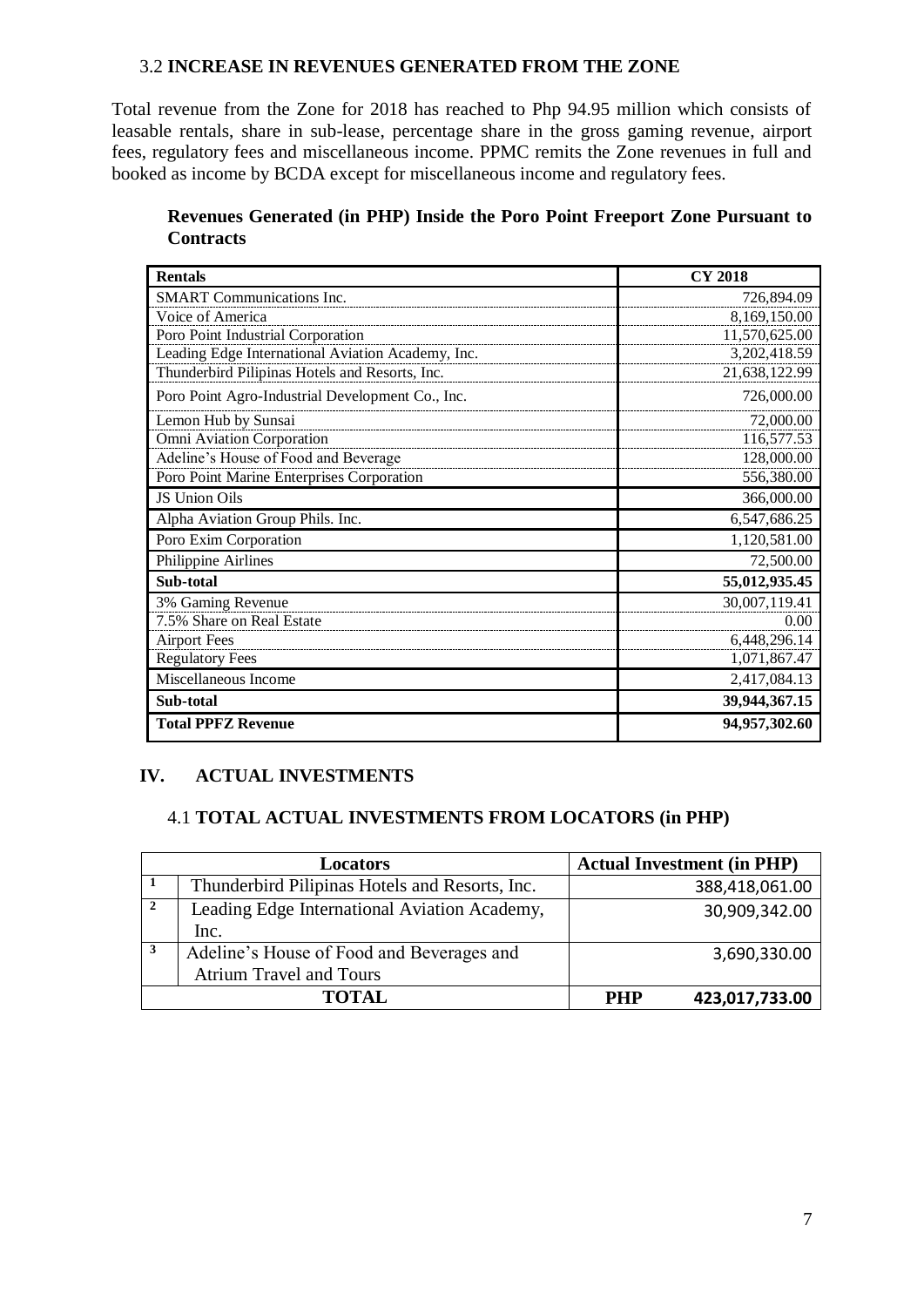### **4.2 LOCATORS INSIDE THE PORO POINT FREEPORT ZONE**

|                | <b>PPFZ Locators</b>                                          |
|----------------|---------------------------------------------------------------|
| $\mathbf{1}$   | Thunderbird Pilipinas Hotels and Resorts, Inc.                |
| $\overline{2}$ | Leading Edge International Aviation Academy, Inc.             |
| 3              | Wallace Fuel Storage, Inc.                                    |
| 4              | Poro Point Agro-Industrial Development Company, Inc.          |
| 5              | Omni Aviation Corporation                                     |
| 6              | Broadcasting Board of Governors (Voice of America)            |
| 7              | Poro Point Industrial Corporation                             |
| 8              | Smart Communications, Inc.                                    |
| 9              | Poro Point Marine Enterprises Corporation                     |
| 10             | Alpha Aviation Group (Philippines), Inc.                      |
| 11             | Adeline's House of Food & Beverages and Atrium Travel & Tours |
| 12             | JS Union Oils and Trading, Inc.                               |
| 13             | Inazuma Corporation                                           |
| 14             | AAG International Center for Aviation Training, Inc.          |

# **4.3 PPFZ REGISTERED LOCATORS (with Certificate of Registration and Tax Exemption)**

|                | <b>PPFZ Registered Locators</b>                      |
|----------------|------------------------------------------------------|
|                | Thunderbird Pilipinas Hotels and Resorts, Inc.       |
| $\overline{2}$ | Leading Edge International Aviation Academy, Inc.    |
| 3              | Wallace Fuel Storage, Inc.                           |
| 4              | Poro Point Agro-Industrial Development Company, Inc. |
| 5              | Poro Point Marine Enterprises Corporation            |
| 6              | Inazuma Corporation                                  |
|                | AAG International Center for Aviation Training, Inc. |

# **V. SAN FERNANDO AIRPORT OPERATIONS**

## **5.1 AIRCRAFT AND PASSENGER MOVEMENTS**

## **a. AIRCARFT TRAFFIC**

The General Aviation Traffic generated 46,930 traffic movements for the year ended 2018 which is 3 % more than the traffic for year 2017 which was brought again by the high demand for aviation pilots and maintenance crew for the aviation industry.

## **b. PASSENGER TRAFFIC**

Most of the passengers are the pilots and students of aviation schools. Passengers of chartered flights are mostly corporate officers and employees checking on their business interest in the area. There was decrease in passenger traffic from 132,268 in Year 2017 to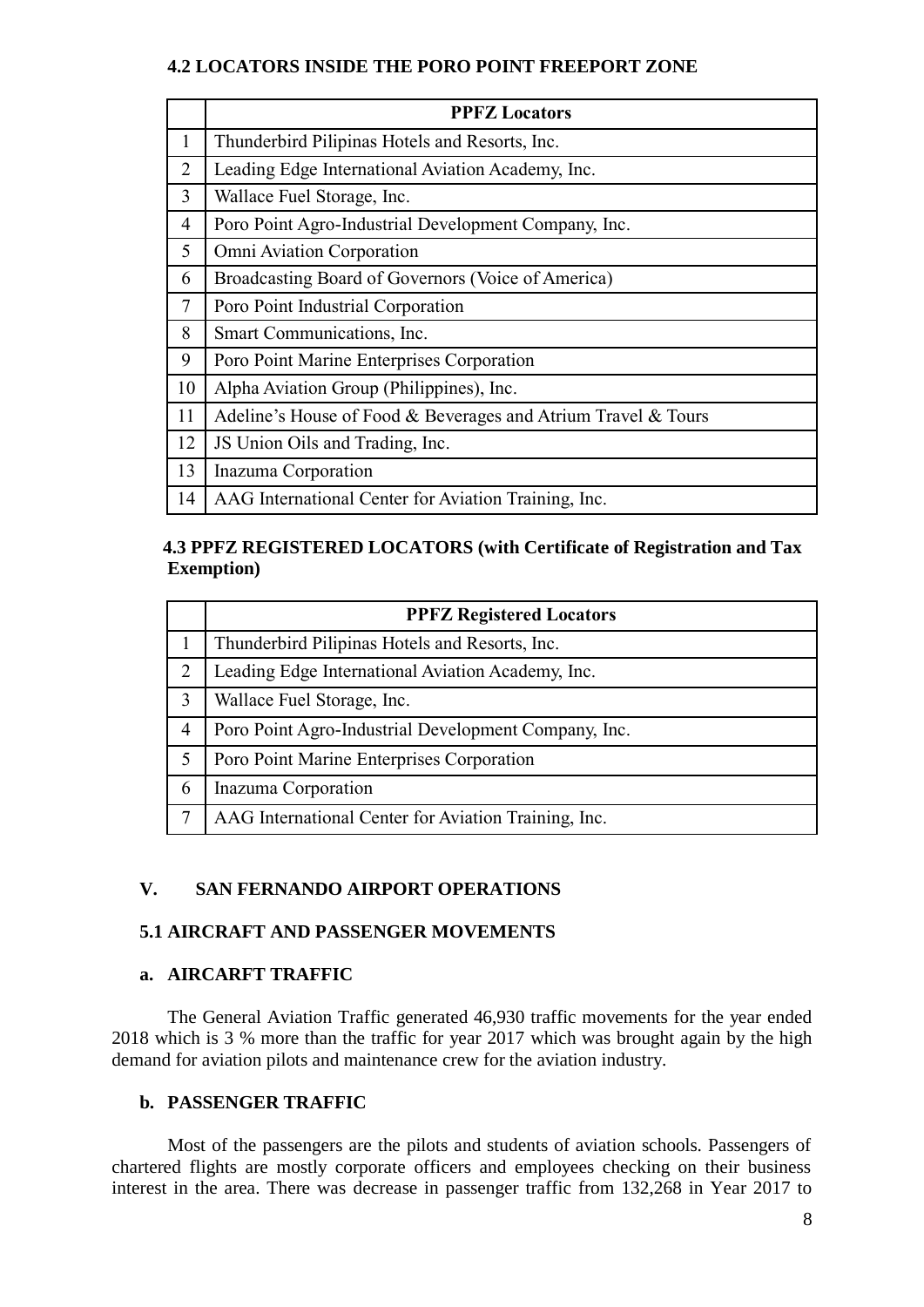127,664 in Year 2018 or 4% decrease in passenger traffic brought by the decrease in military traffic.

### **c. LEADING EDGE INTERNATIONAL AVIATION ACADEMY, INC. SERVICES CORPORATION UNSCHEDULED CHARTER FLIGHT**

San Fernando Airport hosted the travel and tours of LAEIAA's COR on December 10, 2018. LEIAA's COR will serve passengers on a charter basis using the King Air B200 Aircraft with 6 passenger seats and Fokker 50 Aircraft with 50 passenger seats.

# **d. AVIATION SCHOOLS**

Eighteen Aviation Schools regularly use the San Fernando Airport for their Long Cross Country Flight in Year 2018. In the CAAP Master List of Flying Schools, there are 39 active flying schools in the Philippines and nineteen schools operate in the Visayas/Mindanao area and 20 flying schools in Luzon. 46% or 18 of the 39 CAAP Active Pilot Schools utilized the San Fernando Airport for their long haul cross country training destination.

- 1. Leading Edge International Aviation Academy, Inc.
- 2. Omni Aviation Corporation
- 3. Philippine Airlines Aviation School
- 4. Alpha Aviation Group (Phils.) Inc.
- 5. WCC Aviation Company, Inc.
- 6. Fastlink Aviation Training Center
- 7. Delta International Aviation Academy
- 8. Aviation Link
- 9. All Asia Aviation Academy
- 10. Masters Flying School Inc.
- 11. Aviair Aviation School
- 12. Fliteline Aviation School, Inc.
- 13. Asian Institute of Aviation
- 14. Strikewing Aviation Training Center, Inc.
- 15. Cyclone
- 16. One Horizon
- 17. University of Perpetual Help Aviation School
- 18. Integrity

## **e. CHARTERED FLIGHTS**

Twenty Chartered/ Air Taxis utilized the San Fernando Airport for the year ended 2018 brought by the increased business activities of corporate clients.

- 1. Lion Air
- 2. Royal Star
- 3. National Grid Corporation of the Philippines
- 4. Lepanto Consolidated Mining Corporation
- 5. Crown Asia
- 6. Pacific Global (PLDT)
- 7. Pegasus
- 8. Laus Group of Companies
- 9. Rainbow Meridian
- 10. Raven Heliworks Aviation
- 11. Foilafly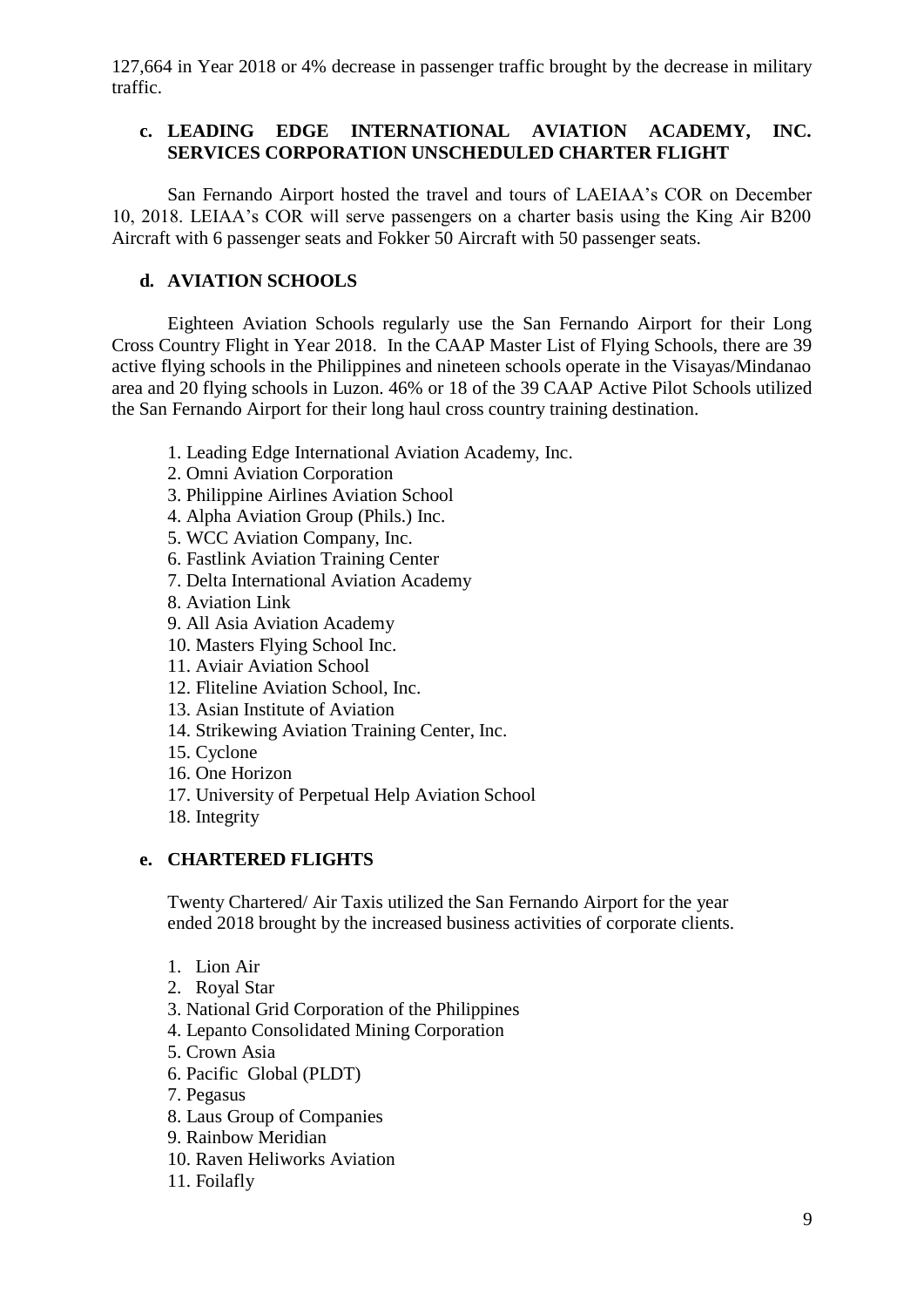- 12. Air Ads Inc. 13. AEV Aviation 14. Universal Aviation 15. Challenger Aero 16. Cargo Haus Inc. 17. Hyundai Asia Resources 18. Philjets 19. Crystal Sugar
- 20. Platinum Skies Aviation

# **f. MILITARY FLIGHTS**

Accommodated PAF King Air aircraft for their aerial inspection on November 1, 2018.

#### **5.2 LOCATORS AT SAN FERNANDO AIRPORT**

#### **a. LEADING EDGE INTERNATIONAL AVIATION ACADEMY, INC.**

#### **A. AVIATION MAINTENANCE TRAINING SCHOOL**

Aircraft Maintenance Technician Course, Batch 6- Bravo Graduation at the LEEIA's hangar dated November 22, 2018.

### **B. EXPANSION OF AMO BUILDING WITH AN AREA OF 1,493 SQUARE METERS**

### **C. CLOSING CEREMONY OF FOKKER 50 ENGINEER/MECHANICAL TRAINING**

# **b. ALPHA AVIATION GROUP INTERNATIONAL CENTER FOR AVIATION TRAINING**

- Ground Breaking Ceremony of AAG, Inc. Hangar on September 25, 2018, with an Area of 800 square meters.

## **c. CONCESSIONAIRES OPERATING AT THE SAN FERNANDO AIRPORT ARE THE FOLLOWING:**

- Alpha Aviation Group (Philippines), Inc.
- Omni Aviation Corporation
- JS Union Oils and Trading, Inc.
- Philippine Airlines Aviation School

### **VI. BUSINESS DEVELOPMENT EFFORTS INSIDE THE PORO POINT FREEPORT ZONE**

#### **6.1. FURTHER DEVELOPMENT OF TOURISM COMPLEX**

Home to Santorini-inspired hotel and resort, Thunderbird Resorts has become one of the most remarkable tourist destinations in Northern Luzon.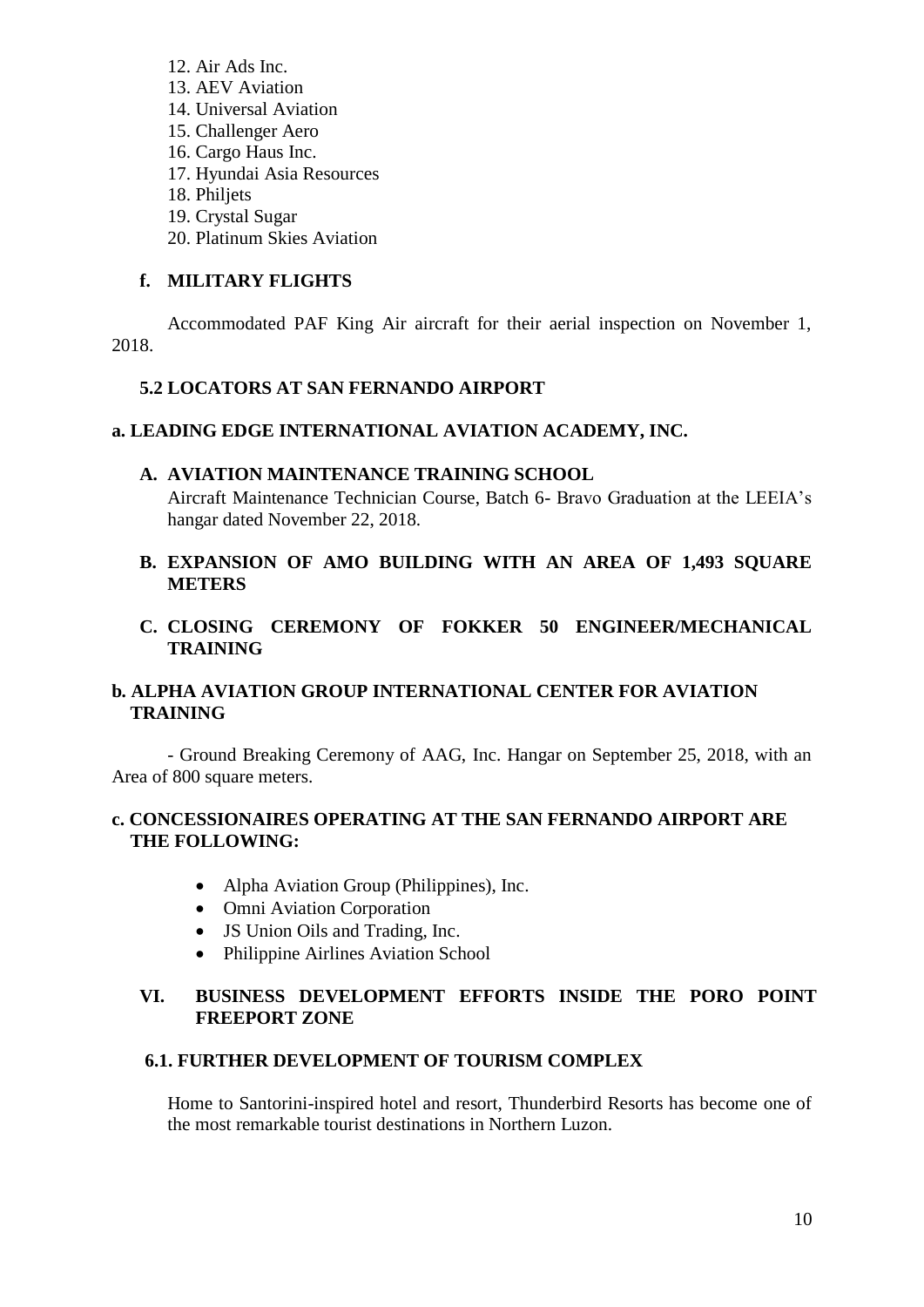Since 2006, Thunderbird Pilipinas Hotels and Resorts, Inc. (TPHRI) has transformed the 65.5-hectare tourism complex into a world-class integrated resort with luxurious amenities and facilities.

In 2018, new attractions of Thunderbird Resorts continue to draw tourists and guests in the area. Its Ibiza-inspired beach club with infinity pool, a restaurant and a deck, called the Fira Beach Club, the Clubhouse with gym and lap pool and the Thunderbird version of California's "Urban Lights" are among the new facilities being enjoyed by visitors.

The 11,000 LED White Roses of Thunderbird Resorts is the latest attraction that wowed and impressed visitors and guests. Constructed and completed in 2018, the 11,000 rose garden is now one of the main attractions for visitors with its breathtaking scenery especially at night. Various events and concerts of national bands and artists also draws huge crowd inside the Tourism Complex.

Another milestone for TPHRI in 2018 is the 5-Star Rating of Thunderbird Resorts accredited by the Department of Tourism. Thunderbird Resorts is the first 5-Star resort in Region I.

Tourists will have something to look forward to in 2019 as the construction of ten (10) Presidential Suites at the amphitheater area was already 100% completed in 2018.

### **6.2 COMPREHENSIVE INTEGRATED MASTER DEVELOPMENT PLAN (CIDMP)**

In 2018, the preparation of the Comprehensive Integrated Master Development Plan (CIMDP) by BCDA through the consortium of AECOM-Philkoei-Pertconsult was in full swing. PPMC participated in various consultation and coordination meetings and activities conducted as well as provided all the necessary information needed for the project.

The CIMDP aims to creates synergies on the developments among BCDA properties - Clark Freeport and Special Economic Zone, John Hay Special Economic Zone, Poro Point Freeport Zone and Bataan Technology Park including the Subic Bay Freeport Zone.

The initial conceptual plan of the CIMDP was presented to BCDA subsidiaries on November 23, 2018.

#### **6.3 PORO POINT BAYWALK WITH EVENTS CENTER**

The Poro Point Baywalk with Events Center is one of the places to visit inside the Poro Point Freeport Zone. This new development is a welcome addition to the Zone's growing list of business, leisure and tourism destinations such as the Thunderbird Resorts and the historical Poro Point Lighthouse, among others.

Bikers, joggers and wellness groups flock every day at the Poro Point Baywalk to exercise and enjoy the scenic view of the San Fernando Bay while families with their children take pleasure in the playground and picnic areas.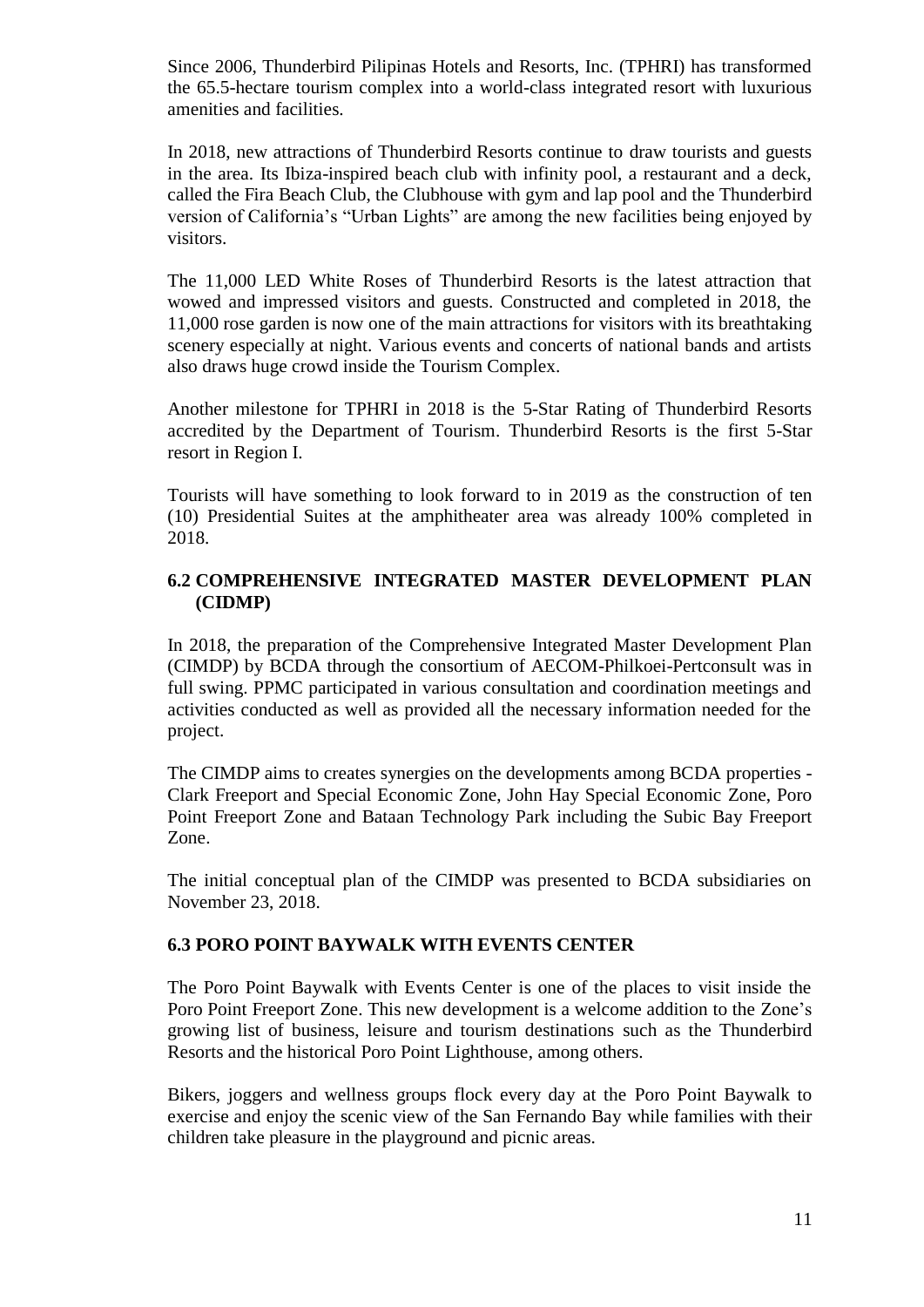The Poro Point Baywalk has also played a vital role in boosting tourism inside the Zone as it hosts different events and activities organized by various agencies, both government and private, and civil society groups.

The baywalk hosted several fun runs, team building activities, zumba sessions, sportsfest and anniversary celebrations organized by various agencies, both government and private, and civil society groups. A total of twenty eight (28) events were held at the baywalk for 2018.

In 2018, PPMC was fortunate to host the venue for the annual Mutia ti La Union. The Provincial Government of La Union in celebration of the 168<sup>th</sup> Foundation Anniversary of the Province staged the Grand Coronation Night of Mutia ti La Union at the Poro Point Baywalk on March 2, 2018. The event drew 40,000 visitors.

PPMC supported events and activities of various government agencies. For (3) three consecutive years, the Civil Service Commission (CSC) Region I conducted its Philippine Civil Service Anniversary Run at the baywalk. This event draws thousands of government employees in Region I annually.

Similarly, the Bureau of Fire Protection (BFP) Region I held its annual Regional Fire Olympics for three (3) consecutive years at the baywalk. The Department of Trade and Industry Region 1 has been successfully holding its Consumer Run at the baywalk for the past two (2) years while the Bureau of Jail Management and Penology (BJMP) Regional Office has likewise conducted its various Strength Agility Tests at the baywalk.

### **6.4 PORO POINT BAYWALK COMMERCIAL AREA**

The Poro Point Baywalk also has a Commercial Area consisting of forty-four (44) cut-lots which can be leased for tourism and commercial-related enterprises and which form part of the development of the mixed-use commercial area inside the Zone.

In the first quarter of 2018, PPMC welcomed its second locator at the Poro Point Baywalk Commercial Area. The application of Lemon Hub by Sunsai as Poro Point Baywalk Locator for the establishment of a Food Park was approved by the PPMC Board on February 28, 2018.

Anchor tenant at the Poro Point Baywalk Commercial Area, Adeline's House of Food and Beverage and Atrium Travel and Tours, was formally opened to the public on June 2, 2018.

#### **6.5 SAN FERNANDO INTERNATIONAL SEAPORT**

On June 7, 2018, the PPMC Board approved the application of Inazuma Corporation as PPFZ Registered Enterprise. Inazuma Corporation's primary line of business is importing, trading and selling brand new and second-hand motor vehicles and spare parts. The company is leasing an area at the San Fernando International Seaport and has an investment commitment of US\$476,044.00 and employment commitment of 335 employees.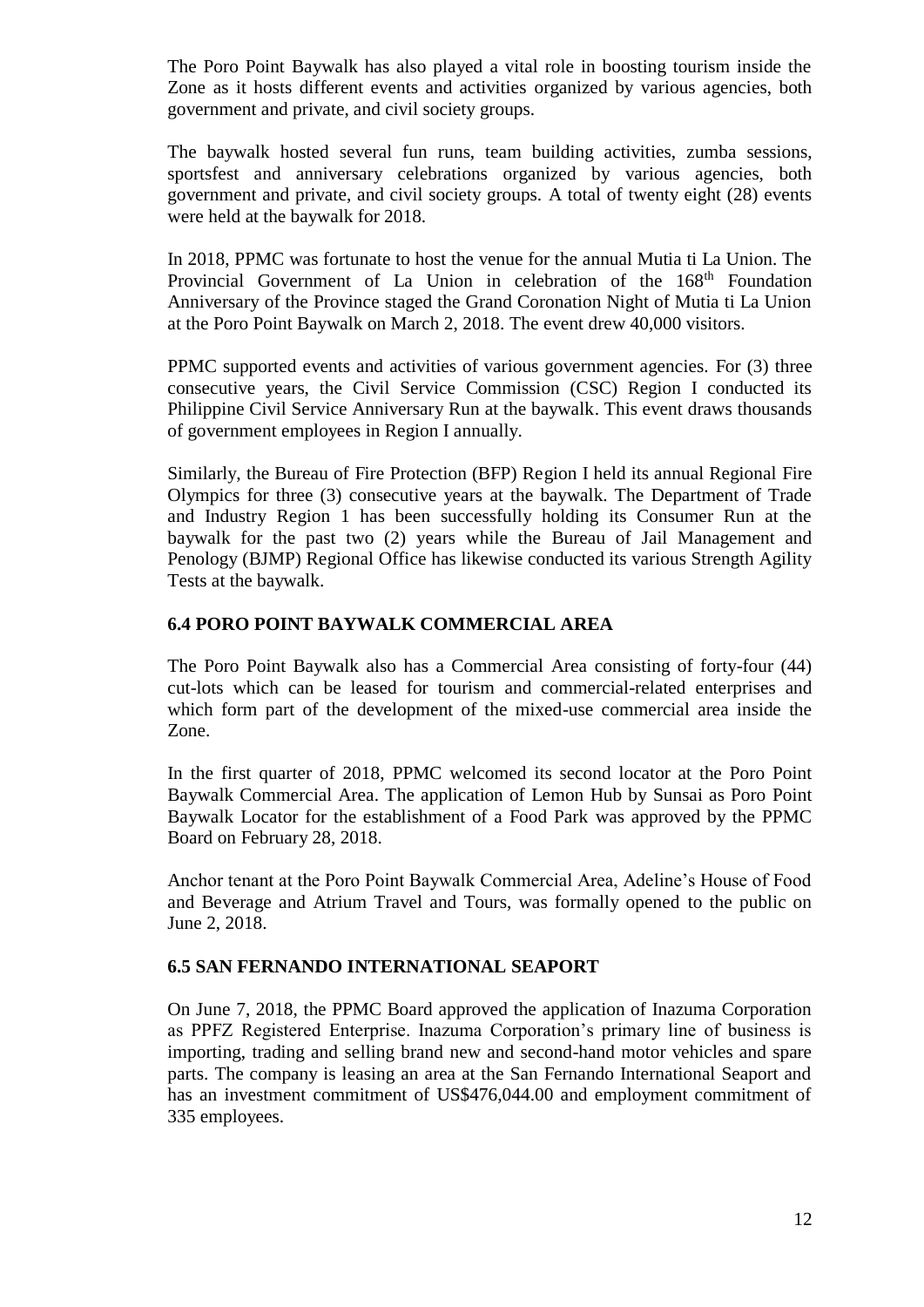#### **6.6 SAN FERNANDO AIRPORT**

The airport has already positioned itself in the aviation training industry in the country with eighteen (18) aviation schools using the San Fernando Airport for their flight training. For year 2018, PPMC continued its intensified efforts to make the San Fernando Airport an Aviation Training Hub.

PPMC welcomed its second aviation training school at the San Fernando Airport. AAG International Center for Aviation Training Corporation (AICAT), sister company of Alpha Aviation Group Philippines, Inc. (AAG) located in Clark Freeport Zone, has leased an area of 8,804 square meters for establishment of an aviation school, hangar and other related aviation facilities. AICAT committed to invest US\$4.4 Million.

Before the yearend, PPMC also approved the expansion of Leading Edge International Aviation Academy, Inc. (LEIAAI). On December 20, 2018, PPMC and LEIAAI, entered into a Contract for the lease of an additional area of approximately 1,493 square meters at the San Fernando Airport for establishment of a building to be used for the expansion of LEIAAI's Aircraft Maintenance shops and other aviationrelated facilities. In 2014, LEIAAI offered classes for Aircraft Maintenance Technician Training Courses and with its successful operations in aircraft maintenance, LEIAAI expanded its facilities.

For the year 2018, PPMC continued to pursue undertakings for the possible establishment of commercial flights at the San Fernando Airport. In partnership with Leading Edge Air Services Corporation (LEASCOR), efforts were pursued towards establishing chartered flights at the San Fernando Airport. Consultation and coordination meetings were held together with travel and tours agencies and operators in City of San Fernando, La Union for possible unscheduled chartered flights including tour packages.

## **6.7 MARKETING AND PROMOTION**

PPMC underscores the importance through continuously strengthening its marketing and promotional efforts for the Zone with its participation in various events, tourism and trade activities, investment forums, conferences, expo and exhibits.

In the past two (2) years, PPMC participated in the Kabisig Philippine Government Expo and Trade Fair. This event brings together in one venue all government and instrumentalities, including GOCCs and LGUs to feature their respective profiles, service facilities, programs, projects, products and accomplishments, thereby providing an opportunity for the government to promote public awareness and participation in national development.

The participation of PPMC in various tourism fairs provided an opportunity to showcase the tourism facilities in PPFZ. PPMC joined the Provincial Government of La Union in the Philippine Travel Mart (PTM). PTM is the longest running travel exhibition organized by the Philippine Tour Operators Association (PHILTOA) in partnership with the Department of Tourism (DOT). This annual event showcases Philippine destinations and updated tour product offerings for domestic and foreign visitors in the country.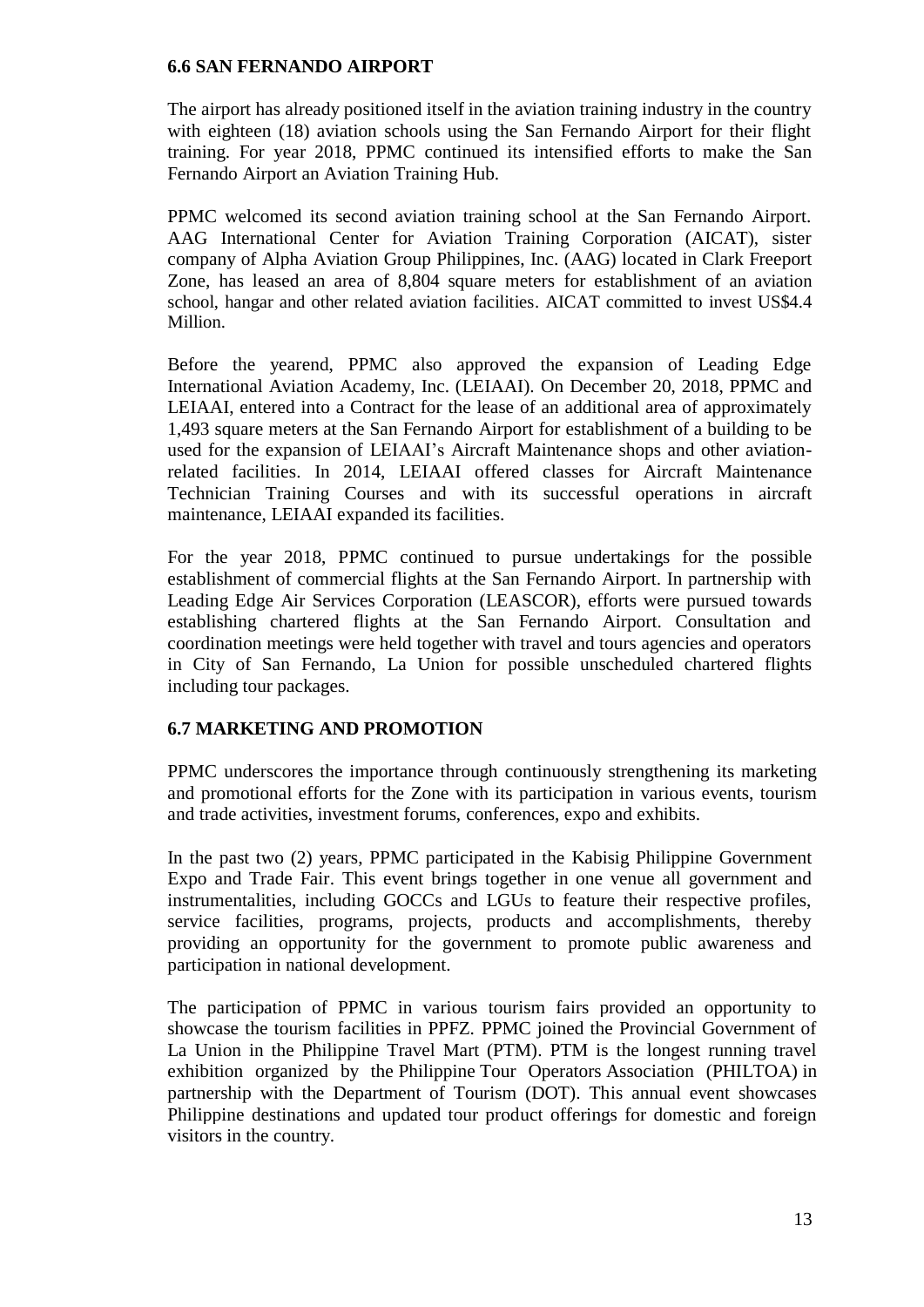For the past two (2) years, PPMC also joined the North Phil Expo, which is an annual event that showcases tourism and cultural wonders of Northern Philippines as well as other regions in the country, and the Department of Tourism (DOT) Region I Tourism Convention. Region 1 Tourism Convention is an annual event that brings together tourism stakeholders and participants from various parts of Region1 to exchange ideas, network, discuss issues and strengthen partnerships towards a more responsible and inclusive tourism sector.

Furthermore, PPMC supported and participated in the various events and activities as a way of strengthening its linkages with public and private sector and civil society organizations.

For the past four (4) years, PPMC participated in the various activities of the Philippine Investment Promotion Plan (PIPP) Group which include the PIPP Technical Working Group Meeting, PIPP Steering Committee Meeting and the PIPP Planning Sessions. The PIPP Group is an aggrupation of Investment Promotion Agencies (IPAs) in the country aimed to create and strengthen the initiatives in pursuing an integrated, collaborative and harmonized investment promotion programs for the Philippines.

Similarly, the Regional Development Council of Region I (RDC-I) recognizes the important role of the Poro Point Freeport Zone in the region's development. PPMC participated in the regular Full Council and Sectoral Meetings of the RDC-I. In 2018, PPMC was chosen as Co-Chair in the newly created RDC-I Investment Promotion Group. A Strategic Planning Workshop cum Training on Investment Promotion was held on October 16-17, 2018.

PPMC was also invited by the Chamber of Real Estate and Builders' Associations, Inc. (CREBA) National Chapter to present during the  $6<sup>th</sup>$  Business Meeting of CREBA. Present during the meeting are the members of the different chapters of CREBA in the Philippines. The development plans and the various business and investment opportunities were showcased during the meeting.

PPMC likewise participated in the CREBA  $27<sup>th</sup>$  National Convention which was held in Thunderbird Resorts. The CREBA National Convention has been an effective platform to foster fellowship and networking among members and generate business interaction among stakeholders from the industry.

As the host city of the PPFZ, PPMC supported and participated in the various programs and activities of the City Government of San Fernando La Union which include the City of San Fernando ICT Council Meetings and Summit and the City of San Fernando Tourism Council Meetings, among others.

In 2018, PPMC was also privileged to be visited by NEDA Undersecretary for Regional Development USec. Adoracion Navarro as well as the Executive Director of Department of Trade and Industry (DTI) Foreign Trade Services Corps, Mr. Emmanuel Nino Ang. PPMC presented the various business and investment opportunities and prospects inside the Zone.

PPMC also participated in the following activities:

- North Luzon Strategic Planning Pre-Workshop (North Luzon Growth Quadrangle)
- La Union Conventions and Visitors Bureau Tourism Night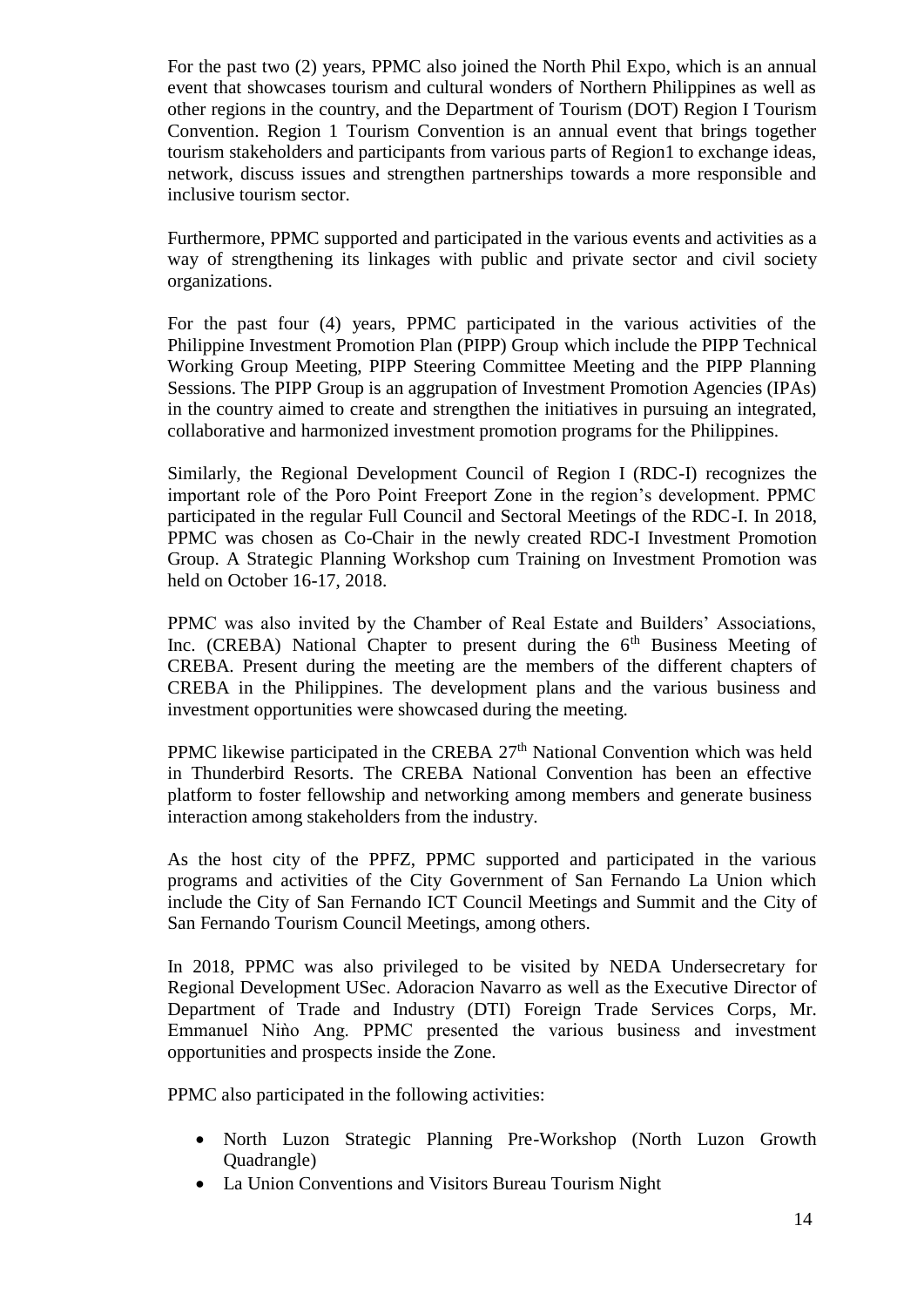- TWG Meeting on the Proposed Investment and Incentive Code of the City Government of San Fernando, La Union
- Department of Finance on the Tax Incentives Management and Transparency Act (TIMTA) Reports and Train Package 2
- Consultative Meeting on the IRR of Republic Act 11032 or the Ease of Doing Business and Efficient Government Service Delivery Act of 2018
- Board of Investment (BOI) Multi-Stakeholder Consultation on Strategic Investment Priority Plan (SIPP)

# **6.8 SILLAG PORO POINT FESTIVAL OF LIGHTS**

Poro Point Management Corporation (PPMC) staged the 7<sup>th</sup> SILLAG Poro Point Festival of Lights on April 6, 7 & 8, 2018 at the Poro Point Baywalk, Poro Point Freeport Zone, City of San Fernando, La Union. This year's three-day festivities drew a crowd of approximately 110,000.

This year, pre-festival activities opened the 7<sup>th</sup> SILLAG. The SILLAG Art Contest was held on March 23 to April 1, 2018. A total of eighty-four (84) participants joined the said competition in different categories (elementary, secondary, college and open category). Since 2018 is a banner year for PPMC as it celebrates the  $25<sup>th</sup>$  Anniversary of the creation of the PPFZ, the theme of the artworks was "*A promise of a bright future of Poro Point Freeport Zone in the next 25 years.*" The various artworks were displayed in different areas of the SILLAG Village.

The SILLAG Trade and Food Fair also opened on March 23, 2018 and ran until April 9, 2018. A total of fifty-four (54) local restaurant owners, food vendors and exhibitors joined the fair. The participants dressed up their respective booths with Ilocanoinspired and Farm-inspired decorations. Best Dressed Booth awards were given to Halo-Halo de Iloko Restaurant (1<sup>st</sup> place), Café Esperanza (2<sup>nd</sup> place) and Villa Navarro Resort (3rd place).

The first day of the festival proper, April 6, 2018, started with the Bonsai Competition and Suiseki Exhibit. A total of one hundred ten (110) bonsai and suiseki enthusiasts participated in the event. Various Bonsai and Suiseki creations were displayed in the SILLAG Village during the 3-day event. A Bonsai Demonstration was also held every afternoon of the 3-day event to promote and encourage visitors to take on this form of art.

Every year, PPMC includes festival events and activities that highlight major infrastructures inside the Zone. During the 3-day event, PPMC included open house and tours of various facilities and infrastructures of the Zone.

On the first day of the festival, the San Fernando Airport welcomed tourist and guests to the Open House of Leading Edge International Aviation Academy, Inc. (LEIAAI). LEIAAI is an aviation school located at the San Fernando Airport. Visitors were treated to a guided tour of the school facilities including its simulation room and hangar wherein various aircrafts used for flight training were parked. The Open House is a festival activitiy conceptualized to promote the aviation industry.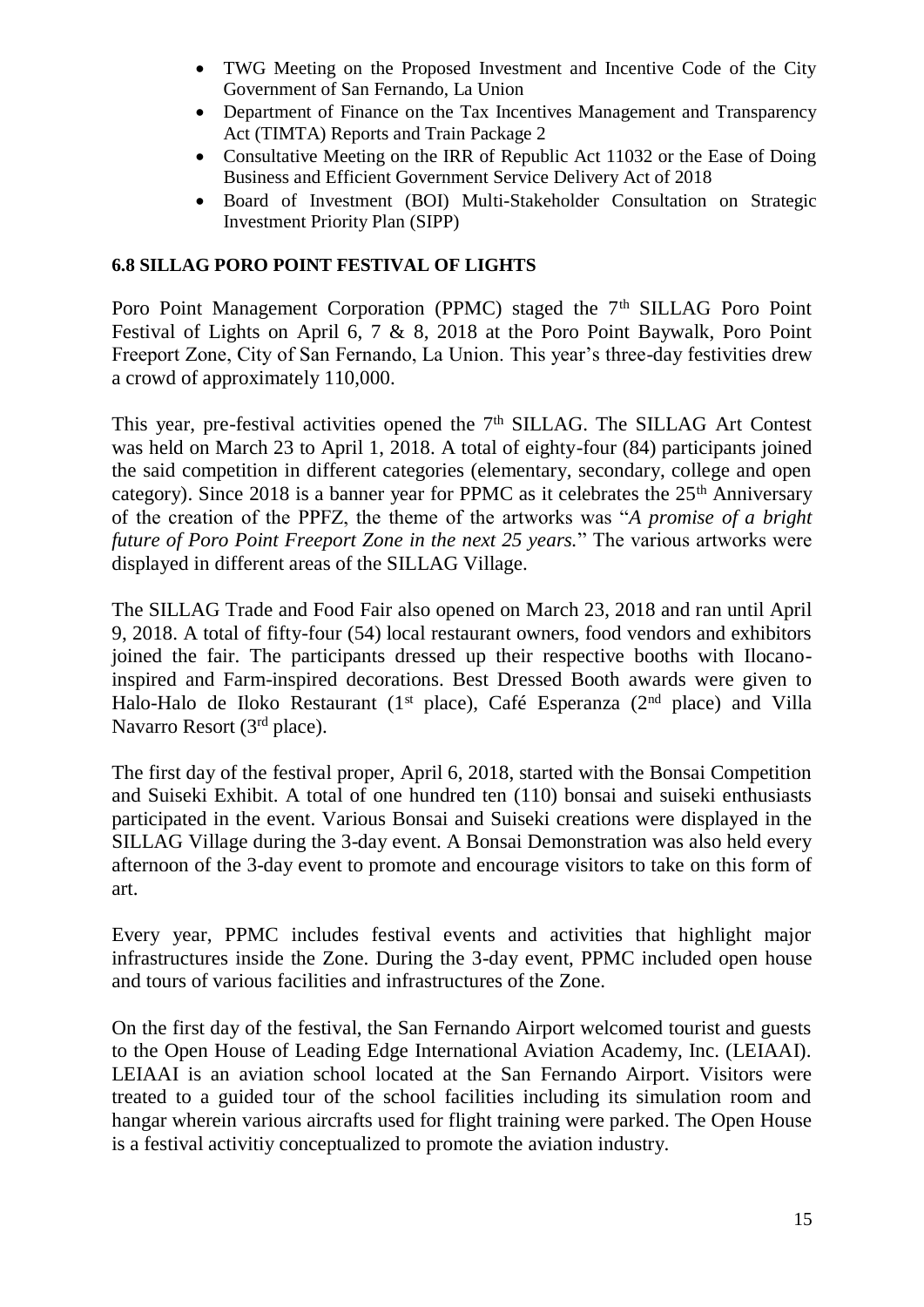The San Fernando International Seaport was likewise opened to the public with the Open House/Guided Ship Tour in partnership with Philippine Navy. BRP Miguel Malvar docked at the San Fernando International Seaport where tourists and guests were welcomed by the gallant men and women of the Philippine Navy.

The Poro Point Lighthouse, a unique historical landmark inside the PPFZ, serves as the focal point of the festival. In partnership with Philippine Coast Guard, a tour of the Poro Point Lighthouse was included in the 3-day festivities. Visitors experienced the 96-step climb going to the top of the lighthouse to see the panoramic view of the whole peninsula.

As the sun set, the crowd as well as fun run participants and Zumba groups gathered at the Poro Point Baywalk Events Center to join in the fitness-party: Zumba by the Bay. Afterwards, a total of 1,006 runners competed in the SILLAG Sunset Run for Hope. There were three (3) categories for the run, 3k, 5k and 7k.

Participants of the fun run joined the Hope Lantern Ceremony wherein all the 1,006 participants were given an LED Balloon. The LED Balloons were tied in a "*Wall of Dreams*" that represents the collective aspirations of the people of La Union for a brighter future. The first day of the festival was capped by the performance of the Shamrock band.

The second day of the festival proper, April 7, 2018, started off with the SILLAG Golf Cup. PPMC and BCDA Board of Directors opened the golf tournament which was participated in by fifty (50) golfers. The SILLAG Golf Cup was held at the Cliffs Golf and Beach Club of Thunderbird Resorts.

In the afternoon, a Kite Flying Competition was held at the SILLAG Village. A total of eighteen (18) participants joined the competition. After the competition, the crowd witnessed the remarkable performance of the Philippine Military Academy (PMA) Marching Band and Silent Drill. PMA Class 2020 Masidlawin wowed the audience with their synchronized formation and drill.

A *Motorismo* event was also held in the afternoon of April 7. The event was participated in by fifteen (15) motorcycle riders/enthusiasts. The *Motorismo* group travels in various places and provinces in their motorcycles with an end view of featuring and promoting the tourist destinations in each province. Motorcycles and bikes used by the *Motorismo* group were displayed in the event area for viewing.

At night, the Street Dancing Competition was held wherein seven (7) schools in the Province of La Union competed. The competition started with the initial performance of the seven (7) contingents using the music "Piliin mo ang Pilipinas." Dancers were adorned with light-emitting costumes that illuminated the Poro Point Baywalk. In the end, Santiago Elementary School took home the grand prize followed by La Union National High School. Coming in third place was San Jose National High School.

The band True Faith serenaded the crowd with their all-time hits closing the second night of the festival.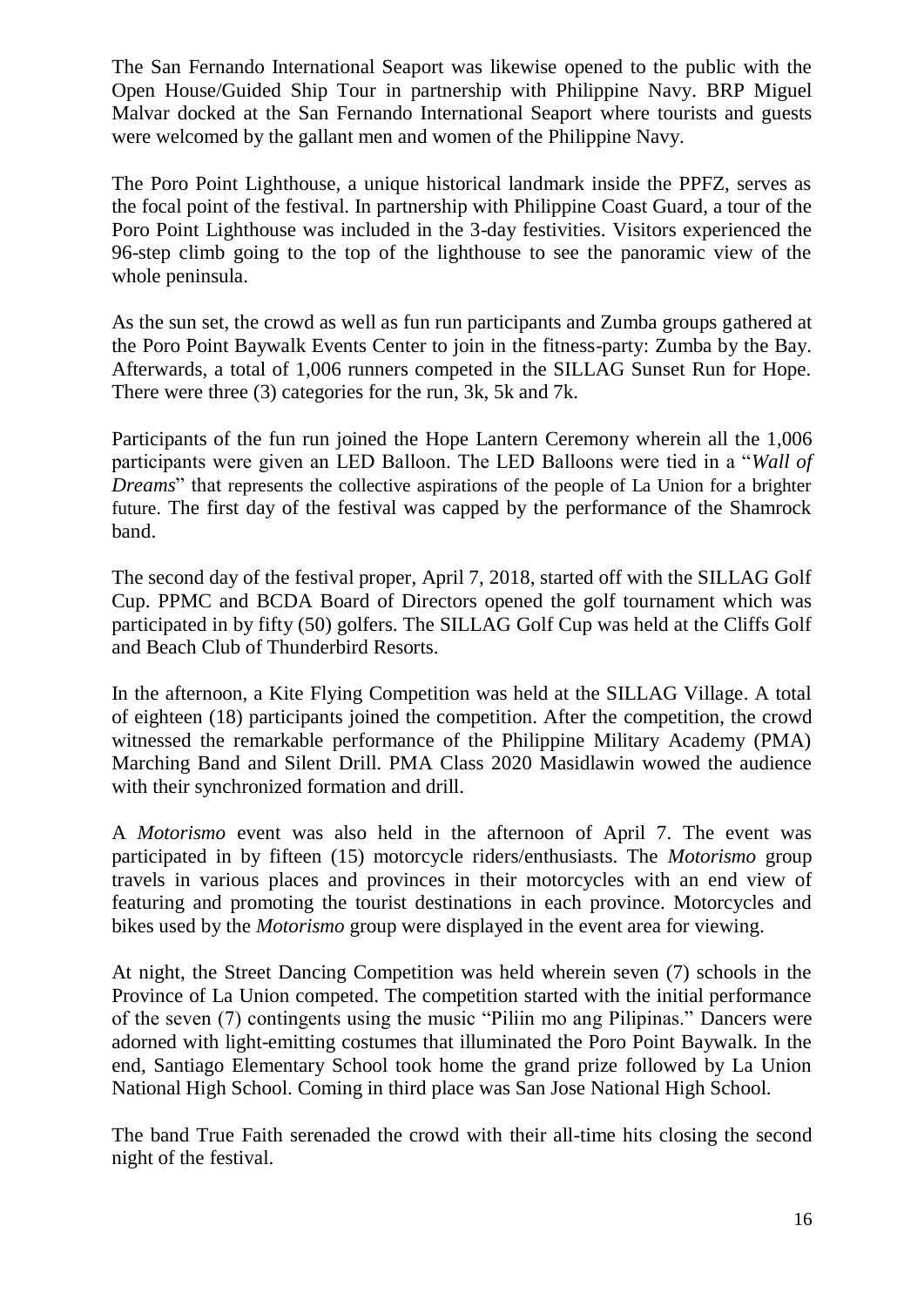The last day of the festival kicked off with an Air Show. Four (4) aircrafts from Leading Edge International Aviation Academy, Inc. performed fly-by and aircraft exhibitions.

The audience was regaled by the back to back performance of the Philippine Marine Drum and Bugle Corps and the Philippine Air Force Marching Band. Simultaneously, a Children's Show was held at Poro Point Baywalk Playground while a total of thirtyfour (34) participants joined the Cosplay.

The evening of the third day was illuminated by the performance of POI Dancers. The crowd witnessed the spectacular light show of the LED Dancers and the breathtaking performance of the Fire Dancers.

While activities at the event area were ongoing, the Lights Parade started in the City of San Fernando Plaza going to the Poro Point Baywalk. The Lights Parade Competition is one of the highlights of the festival. The parade featured illuminated and decorated floats from participating government agencies, business firms and various organizations. A total of ten (10) floats participated. The Fun Cycling Club consisting of fifty-two (52) bikers clad in their light-emitting costumes and decorations led the parade of floats. The grand prize of the Lights Parade competition was awarded to LORMA Medical Center followed by the float of 580<sup>th</sup> Aircraft Control & Warning Wing, PAF. Coming in third was the float of Saint Louis College.

The 7<sup>th</sup> SILLAG Festival culminated with the grand spectacle of lights, colors and sounds as the Pryromusical Show lit up the night sky on the last day of the festival. The amazing 12-minute show enthralled the children and adults alike. A concert of 6 Cyclemind band and members of Ex-Battalion Group and DJs followed the pyromusical show.

# **VII. IMPLEMENTATION OF DEVELOPMENT PROJECTS**

# **7.1 DEVELOPMENT OF OFF-SITE FACILITIES AT THE TOURISM COMPLEX AREA**

a. Monitored the completion of the Presidential Suites

# 7.2 **DEVELOPMENT OF OFF-SITE FACILITIES AT THE MIXED-USE COMMERCIAL AREA AND SAN FERNANDO AIRPORT**

- a. Coordination with DPWH for the monitoring and joint implementation of the road for the 3 has mixed-use Commercial Area and Baywalk Area and the road leading to the Poro Point Lighthouse and the proposed Convention Center.
- b. Coordination with BCDA for the construction of the Luzon Bypass Infrastructure Project Front haul and Cable Landing Station.
- c. Coordination with BCDA for the power connection for the Philippine Air Force Replication of the fifteen (15) Door Apartment.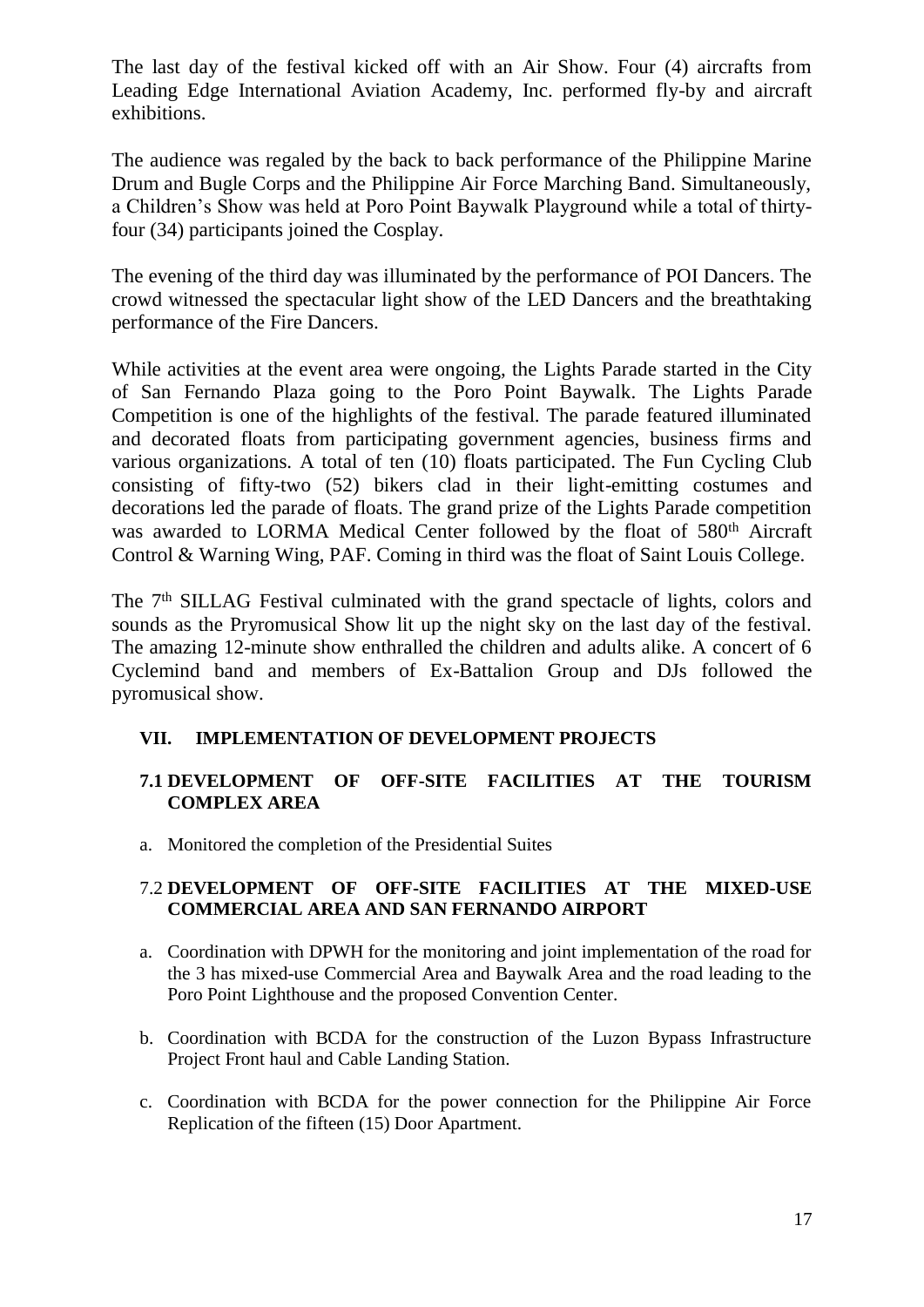## 7.3 **IMPLEMENTATION OF CAPEX PROJECT**

- 1. Construction of Baywalk with Events Center
- 2. Construction of PPMC Main Gate
- 3. Construction of san Fernando Airport Fence

# 7.4 **REPAIR AND MAINTENANCE WORKS**

- 1. Implemented the proper maintenance of electrical system, equipment and facilities at the Airport, Administrative Building, CCA Building, Main Gate and Security Building.
- 2. Completed various repair works for CY 2018 such as the following:
	- Miscellaneous repair works at the Poro Point Cottages
	- Grasscutting at San Fernando Airport
	- Grasscutting/cleaning/clearing at Mixed-use Commercial Area and Baywalk Area
	- Miscellaneous repair works and installation of lights at the Poro Point Baywalk and Mixed-use Commercial Area
	- Miscellaneous/ repair maintenance works at the San Fernando Airport like carpentry and repainting works at the Passenger Terminal Building.
	- Replacement of Patio Shed at Admin Building
	- Rehabilitation of comfort rooms at Admin Building specifically the replacement of urinals and sanitary line
	- Replacement of gutter and repair of roof of Fire Station Building
	- Tree cutting at San Fernando Airport
	- Miscellaneous repair/maintenance works at the Main Gate to include the replacement of defective streetlights from the Main Gate going to the PPMC office
	- Miscellaneous repair/maintenance works at the Admin. Building specifically the repair of Admin Building marker.

# **7.5 PERFORMANCE OF THE FUCTIONS OF THE OFFICE OF THE BUILDING OFFICIAL**

1. Strictly enforced and monitored compliance of locators such as Thunderbird Pilipinas Hotels and Resorts, Inc. (TPHRI), PAIDCO, PPMEC, LEIAAI with the National Building Code and its Implementing Rules and Regulations and related laws, rules and regulations.

# **7.**6 **LAND AND ASSETS DEVELOPMENT**

- 1. Assist in the processing of the transfer of title of the purchased lot from the heirs of Ana Mayo vda de Flores to the name of BCDA.
- 2. Conduct of survey for the following:
	- 3 has mixed-use area and Baywalk Commercial Strip (Lot 11 and lot 12)
	- Pipe alignment inside the San Fernando Airport for the Luzon Bypass Infrastructure Project Front haul and relocation of area for the Cable Landing Station
	- Proposed area for lease for Air Mabuhay at the San Fernando Airport
	- Proposed PPMC Main Gate Location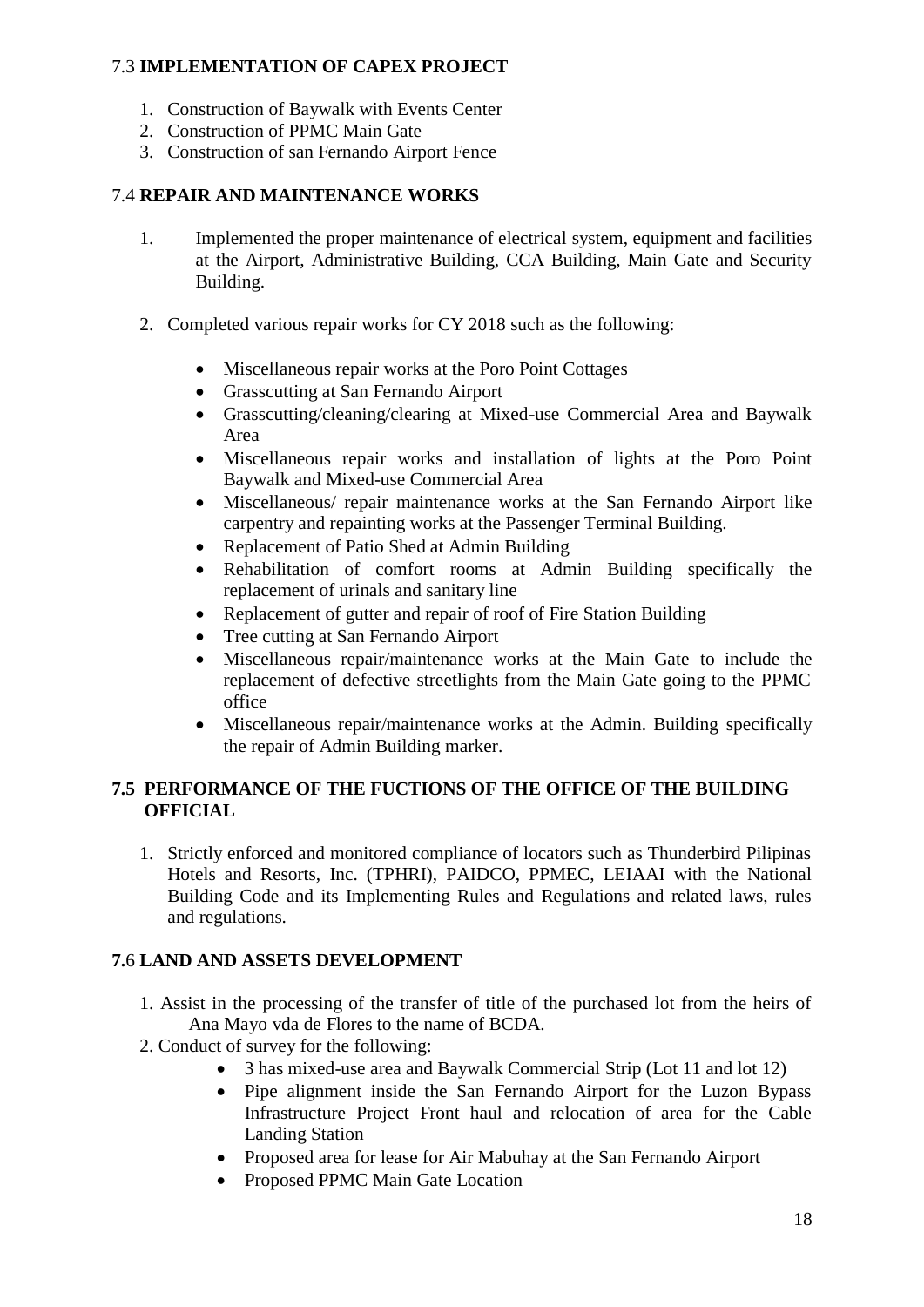- San Fernando Airport Fence alignment
- 3. Ongoing research on the private lot to be purchased by BCDA/PPMC.
- 4. Assist BCDA on the research works for on the eight (8) titled lots for reversion of titles.
- 5. Assist in the ongoing processing of the reconstruction of titles (TCT Nos. 45534,45535 and 45537)
- 6. Assist BCDA on Civil Case No. 6346 Republic of the Philippines vs heirs of Rafael Galvez, et al.
- 7. Ongoing research on the land claims- Patricio Balderas lot and Saturnino Dumaguin, et.al. lot

## **7.7 OTHERS**:

## a. **Physical preparations for the Sillag Poro Point Festival of Lights 2018**

Installation of additional lights at the Sillag Area and Baywalk Area

- 1. Fabrication of decorations for the Main Gate, PPMC office and Sillag Area and for the floats for the Parade of Lights.
- 2. Conducted the On-the Spot Mural Painting Contest last March 23 to March 28, 2018 and March 31, 2018 to April 1, 2018. Judging of entries was on April 3, 2018.

### b. **Assisted in the following events at the Poro Point Baywalk**:

- 1. BHC Family Fun Run 2018 of the BHC Educational Institution, Inc.
- 2. Glow Run of the Lorma Colleges
- 3. First Female Fire Olympics of the Bureau of Fire Protection Region 1
- 4. Jogging and Zumba Activity of the Iglesia ni Cristo Christian Family **Organization**
- 5. Market Market by the Bay of LUHRRA
- 6. Strength Agility Test of the Bureau of Jail Management Regional Office I
- 7. National Disaster Resilience Month Fun Run (Opening Ceremony) of the Office of Civil Defense Region I
- 8. Strength Agility Test of the Bureau of Jail Management and Penology Regional Office I
- 9. Fire Olympics of the Regional Level of the Office Bureau of Fire Protection Regional I
- 10. 118<sup>th</sup> PCSA Fun Run and Zumba Marathon of the Civil Service Commission Regional Office I
- 11. Consumer Fun Run 2018 of the Department of Trade and Industry Region I
- 12. Promoting Healthy Lifestyle at the Workplace of the Bureau of Jail Management and Penology Regional Office I
- 13. Formation of Human Monogram and Zumba Activity of the Iglesia ni Cristo Ecclesiastical District of La Union
- 14. Color Amazing Run of the St. Jude Thaddeus Parish
- 15. Practice for Fire Olympics of the Bureau of Fire Protection
- 16. Regional Fire Olympics of the Bureau of Fire Protection
- 17. Meet and Greet of the Toyota Innova Club, Phils.
- 18. Scanner's Run of the 580<sup>th</sup> ACWW
- 19. Fun Run 2018 of the Union Galvasteel Corporation
- 20. Strength Agility Test of the Bureau of Jail Management and Penology Regional Office I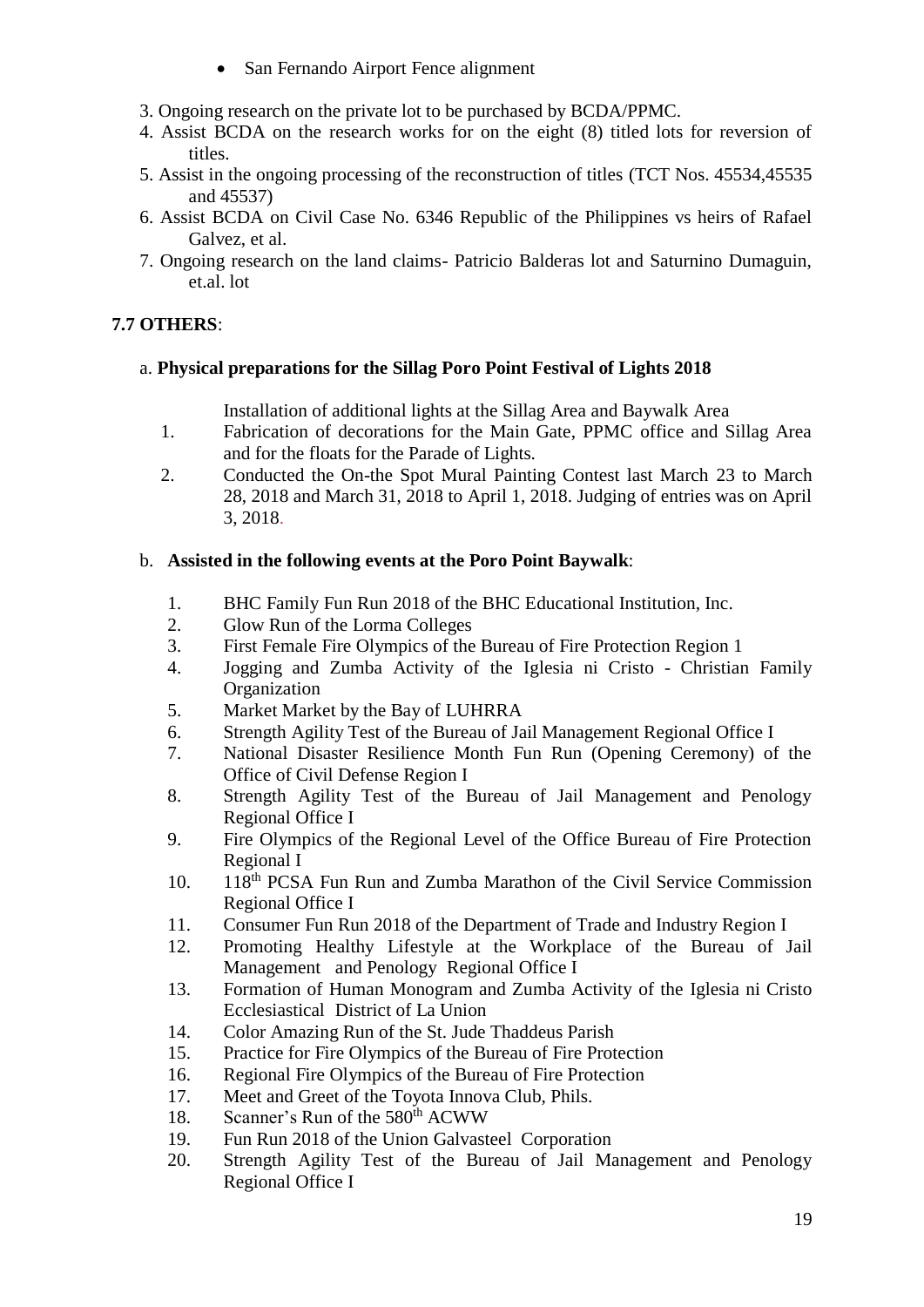21. Family Day of the Home Development Mutual Fund (Pag-Ibig Fund)

### **VIII. ENFORCEMENT OF REGULATORY FUNCTIONS INSIDE THE PORO POINT FREEPORT ZONE**

PPMC as the regulatory authority inside the PPFZ strictly enforced and monitored compliance of locators with the National Building Code and its Implementing Rules and Regulations and related laws, rules and regulations.

PPMC has upheld its primary duty and function of the management to secure, protect and preserve the properties of BCDA/PPMC from theft, robbery, arson, other crimes and/or other forms of destruction or damage.

PPMC has maintained providing Security, Safety and Health Services. Management maintained peace and order and prevented the intrusion of informal settlers. Our constant coordination with the Philippine National Police, Department of Labor and Employment and other government line agencies, and all the PPFZ Registered Enterprises and locators promoted industrial peace, harmony and productivity within the PPFZ; thus maintaining a business atmosphere which encourages investments and enhances the lives and dignity of all workers.

PPMC continued to enforce traffic rules and regulations as deputized Land Transportation Office (LTO) officials.

PPMC has automated its permits effective December 2018 for the ingress and egress of articles to monitor the movement of goods and services brought by PPFZ locators in the zone as compliance to Ease of Doing Business Law.

# **IX. CORPORATE SOCIAL RESPONSIBILITY**

|             | <b>EMPLOYMENT GENERATED (Cumulative)</b> |                                    |  |  |
|-------------|------------------------------------------|------------------------------------|--|--|
| <b>YEAR</b> | Direct Employment                        | Arrastre and Stevedoring Services* |  |  |
| 2003        | 189                                      | 3,000                              |  |  |
| 2004        | 293                                      | 5,000                              |  |  |
| 2005        | 1,338                                    | 2,500                              |  |  |
| 2006        | 872                                      | 2,500                              |  |  |
| 2007        | 1,440                                    | 2,500                              |  |  |
| 2008        | 1,586                                    | 2,971                              |  |  |
| 2009        | 1,224                                    | 6,000                              |  |  |
| 2010        | 701                                      | 4,041                              |  |  |
| 2011        | 1,405                                    | 2,037                              |  |  |
| 2012        | 1,708                                    | 1,002                              |  |  |
| 2013        | 1,541                                    | 1,450                              |  |  |
| 2014        | 1,568                                    | 6,084                              |  |  |
| 2015        | 1,239                                    | 1,316                              |  |  |
| 2016        | 2,705                                    | 1,212                              |  |  |
| 2017        | 1,347                                    | 2,723                              |  |  |
| 2018        | 1,797                                    | 770                                |  |  |

## **9.1 CREATION OF EMPLOYMENT OPPORTUNITIES INSIDE THE PPFZ**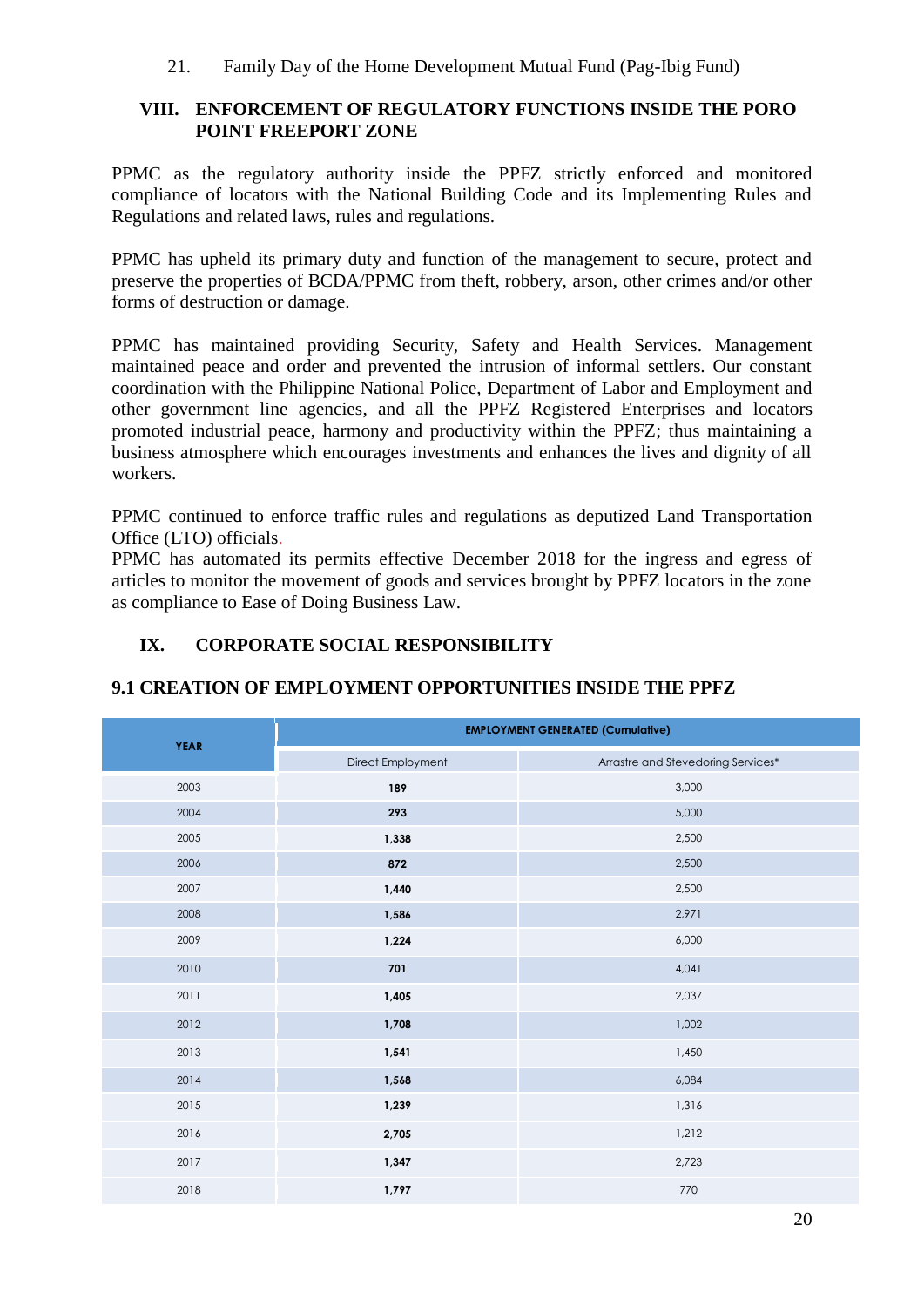The total number of jobs created inside the Poro Point Freeport Zone was 1,797, of which or 93.77 % are residents of the Province of La Union.

|                                                                                                    | <b>Total No.</b><br>As of<br>January 1,<br>2018 | from<br>(January 1-<br><b>December</b><br>31, 2018) | <b>Total Hired Separated from</b><br><b>Service</b><br>(January 1-<br>December 31,<br>2018) | Employment<br><b>Generated As</b><br>of December<br>31, 2018 | Locals         | <b>Non-Locals</b> |
|----------------------------------------------------------------------------------------------------|-------------------------------------------------|-----------------------------------------------------|---------------------------------------------------------------------------------------------|--------------------------------------------------------------|----------------|-------------------|
| PORO POINT MANAGEMENT CORPORATION                                                                  |                                                 |                                                     |                                                                                             |                                                              |                |                   |
| • Plantilla and Contracual Positions                                                               | 58                                              | $\overline{c}$                                      | 3                                                                                           | 60                                                           | 51             | 9                 |
| • Project- based Employees                                                                         | 32                                              | 76                                                  | 65                                                                                          | 108                                                          | 32             | $\theta$          |
| MCKLEENE PREMIUM PRODUCTS, INC.<br>(contracted manpower services agency)                           | 9                                               | $\mathbf{0}$                                        | $\mathbf{0}$                                                                                | 9                                                            | 9              | $\Omega$          |
| URDUJA SECURITY SERVICES, INC. (contracted security agency)                                        | 55                                              | $\overline{c}$                                      | 16                                                                                          | 57                                                           | 112            | $\mathbf{1}$      |
| <b>TOURISM COMPLEX</b>                                                                             |                                                 |                                                     |                                                                                             |                                                              |                |                   |
| • Thunderbird Hotels and Resorts, Inc.                                                             | 445                                             | 63                                                  | 45                                                                                          | 508                                                          | 482            | 26                |
| • Caddies Association                                                                              | 65                                              | $\Omega$                                            | $\Omega$                                                                                    | 65                                                           | 65             | $\Omega$          |
| • Pacific Link Golf Development, Inc.                                                              | 3                                               | $\theta$                                            | $\Omega$                                                                                    | 3                                                            | $\Omega$       | 3                 |
| • McKleene Premium Products, Inc.                                                                  | 14                                              | $\overline{0}$                                      | $\Omega$                                                                                    | 14                                                           | 13             | $\mathbf{1}$      |
| • Security Agency<br>- Ranniag Security Agency                                                     | 26                                              | $\Omega$                                            | $\theta$                                                                                    | 26                                                           | 23             | 3                 |
| • Clean and Clear Agency                                                                           | 6                                               | $\overline{0}$                                      | $\Omega$                                                                                    | 6                                                            | 6              | $\Omega$          |
| • AVSeneca Construction Corporation                                                                | 26                                              | $\theta$                                            | 26                                                                                          | 26                                                           | $\theta$       | 26                |
| <b>INDUSTRIAL AREA</b>                                                                             |                                                 |                                                     |                                                                                             |                                                              |                |                   |
| • Poro Point Marine Enterprises Corporation (PPMEC)                                                | 5                                               | $\overline{0}$                                      | $\Omega$                                                                                    | 5                                                            | 5              | $\mathbf{0}$      |
| • (Kusina de Kenyong) Virces General Constuction Company                                           | 25                                              | $\mathbf{0}$                                        | $\theta$                                                                                    | 25                                                           | 24             | $\mathbf{1}$      |
| • Savie's Restaurant and Bar; Atrium Travel and Tours and Adeline's<br>House of Food and Beverages | $\mathbf{0}$                                    | 14                                                  | $\mathbf{0}$                                                                                | 14                                                           | 14             | $\mathbf{0}$      |
| <b>AIRPORT AREA</b>                                                                                |                                                 |                                                     |                                                                                             |                                                              |                |                   |
| • Leading Edge International Academy, Inc.                                                         | 43                                              | 19                                                  | 9                                                                                           | 62                                                           | 43             | 19                |
| <b>SEAPORT AREA</b>                                                                                |                                                 |                                                     |                                                                                             |                                                              |                |                   |
| · Poro Point Industrial Corporation                                                                | 8                                               | $\mathbf{0}$                                        | $\mathbf{0}$                                                                                | 8                                                            | 8              | $\mathbf{0}$      |
| • Wallace Fuel Storage                                                                             | $\overline{4}$                                  | $\Omega$                                            | $\theta$                                                                                    | $\overline{4}$                                               | 3              | $\mathbf{1}$      |
| • Poro Exim Corporation                                                                            | 10                                              | $\overline{0}$                                      | $\Omega$                                                                                    | 10                                                           | 8              | $\overline{c}$    |
| •* Poro Integrated Port Services, Inc.                                                             | 17                                              | 770                                                 | 772                                                                                         | 787                                                          | 787            | $\Omega$          |
| <b>TOTAL</b>                                                                                       | 851                                             | 946                                                 | 936                                                                                         | 1,797<br><b>PERCENTAGE</b>                                   | 1,685<br>93.77 | 92<br>5.12        |

## **PPMC** *HELPS* **PROGRAM**

#### **HEALTH:**

*1. Bloodletting Program and Awareness Campaign for Poro Point Freeport Zone impact Barangays, PPFZ Locators and Partner Agencies inside the zone*

PPMC initiated the conduct of Bloodletting in partnership with the Department of Health through the Ilocos Training and Medical Center (ITRMC).

## *2. Medical Mission for Poro Point Freeport Zone Impact Barangays*

PPMC conducted Medical and Dental Mission to PPFZ impact Barangays in coordination with the Department of Health Region 1, Provincial and City Health Office Philippine Air Force and Gawad Kalinga.

3. *Participated in the Philippine Civil Service Commission Region I Fun Run.*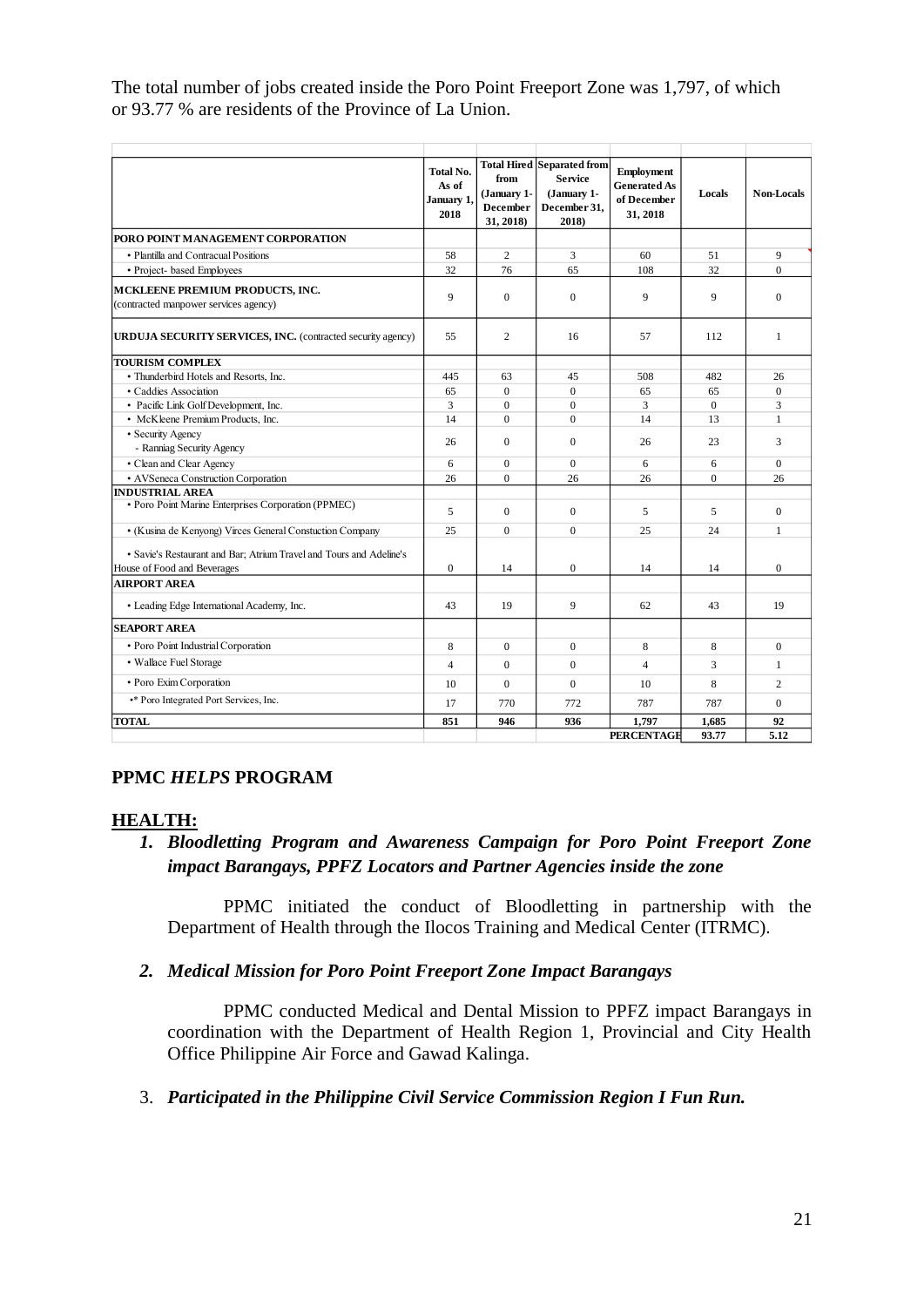### **EDUCATION:**

# *1. Brigada Eskwela: " Pagkakaisa Para sa Handa, Ligtas at Matatag na Paaralan Tungo sa Magandang Kinabukasan"*

PPMC participated in the DepEd National Maintence Project – Brigada Eskwela of the schools inside the zone and neighbouring communities.

#### *2. La Union National High School Drum and Lyre Corps*

Supported the participation of La Union National High School Drum and Lyre Corps and Street Dancers to the "Ayat Festival Streetdancing Competition".

#### *3. National Arbor Day – Tree Planting Program*

PPMC participated in the City Government of San Fernando tree planting activity in celebration of the National Arbor Day.

#### *4. International Coastal Clean –up and National Clean-upMonth.*

Participated in the ICC Day and National Clean – up Month together with the PPFZ locators and impact barangays.

### *5. "Love Mother Earth" Coastal Clean – up Drive*

PPMC initiated coastal clean – up in coordination with PPFZ locators and impact communities, partner agencies inside the zone.

#### **LIVELIHOOD PROGRAM***:*

- **1.** *Monitoring of the PPFZ Impact Barangays Income Generating Projects*
- *2. Supported the Handicare Livelihood Program*

### **STRENGTHENING LINKAGES/SPORTS***:*

*1. "Kapihan Sa Ilocos" by Philippine Information Agency*

PPMC programs and events were aired through the "Kapihan sa Ilocos" by PIA Region I.

- *2. Participation in the Sports Festival of the Association of Regional Executives (AREX) in Region I*
- *3. Supported the Barangay San Francisco Team Building Activity.*
- *4. Supported the Municipality of Bauang Kalgaw Festival or Summer Sports Festival*
- *5. Supported the Provincial and City Government in celebration of their Found Anniversaries.*
- *6. Supported the National Police Region I 1st PRO1 GENROM's Golf Tournament.*